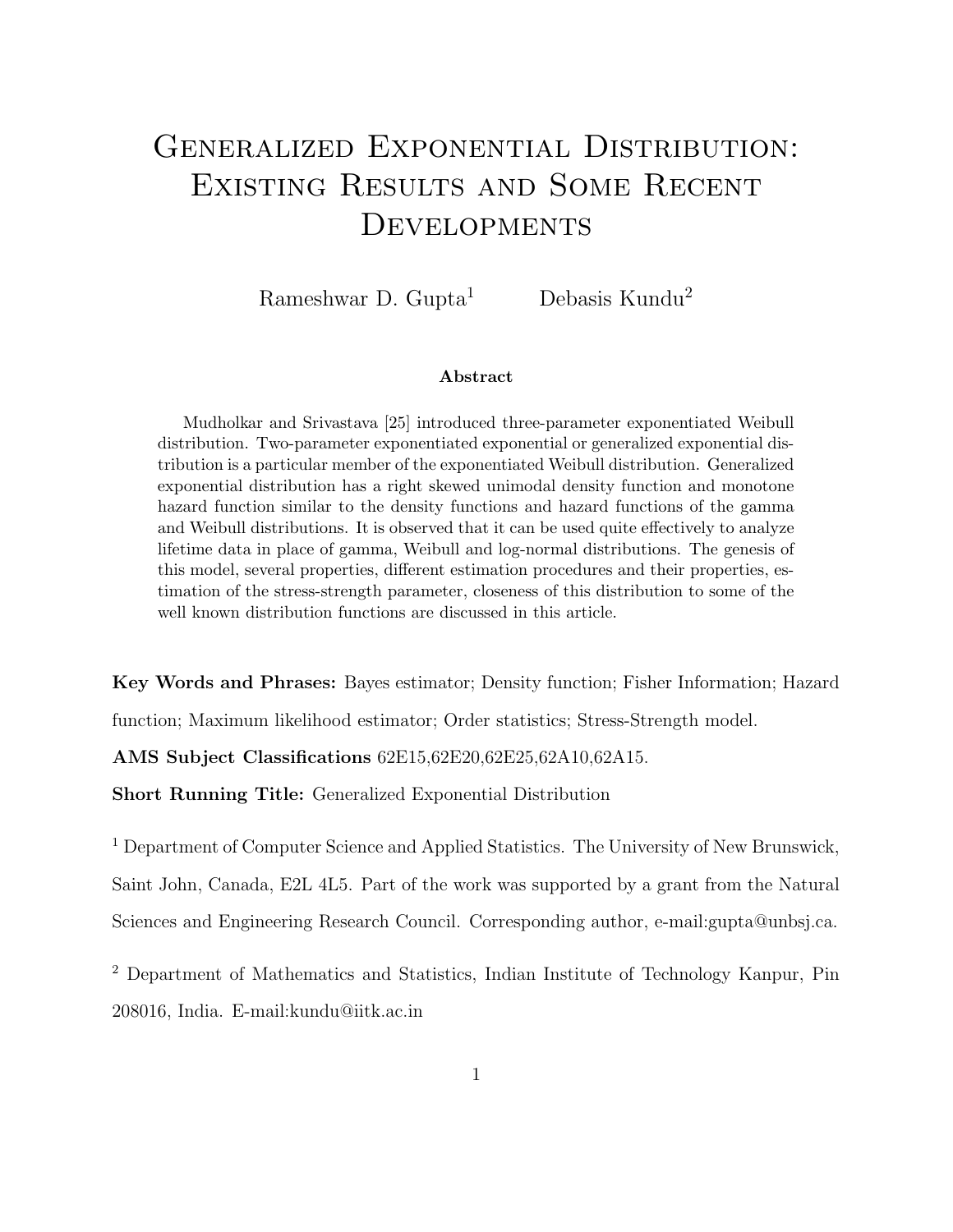## 1 INTRODUCTION

Certain cumulative distribution functions were used during the first half of the nineteenth century by Gompertz [6] and Verhulst [30, 31, 32] to compare known human mortality tables and represent mortality growth. One of them is as follows

$$
G(t) = \left(1 - \rho e^{-t\lambda}\right)^{\alpha}; \quad \text{for} \quad t > \frac{1}{\lambda} \ln \rho,
$$
 (1)

here  $\rho$ ,  $\lambda$  and  $\alpha$  are all positive real numbers. In twentieth century, Ahuja and Nash [1] also considered this model and made some further generalization. The generalized exponential distribution or the exponentiated exponential distribution is defined as a particular case of the Gompertz-Verhulst distribution function (1), when  $\rho = 1$ . Therefore, X is a twoparameter generalized exponential random variable if it has the distribution function

$$
F(x; \alpha, \lambda) = \left(1 - e^{-\lambda x}\right)^{\alpha}; \qquad x > 0,
$$
\n<sup>(2)</sup>

for  $\alpha, \lambda > 0$ . Here  $\alpha$  and  $\lambda$  play the role of the shape and scale parameters respectively.

The two-parameter generalized exponential distribution is a particular member of the three-parameter exponentiated Weibull distribution, introduced by Mudholkar and Srivastava [25]. Moreover, the exponentiated Weibull distribution is a special case of general class of exponentiated distributions proposed by Gupta *et al.* [7] as  $F(t) = [G(t)]^{\alpha}$ , where  $G(t)$  is the base line distribution function. It is observed by the authors [10] that the two-parameter generalized exponential distribution can be used quite effectively to analyze positive lifetime data, particularly, in place of the two-parameter gamma or two-parameter Weibull distributions. Moreover, when the shape parameter  $\alpha = 1$ , it coincides with the one-parameter exponential distribution. Therefore, all the three distributions, namely generalized exponential, Weibull and gamma are all extensions/ generalizations of the one-parameter exponential distribution in different ways.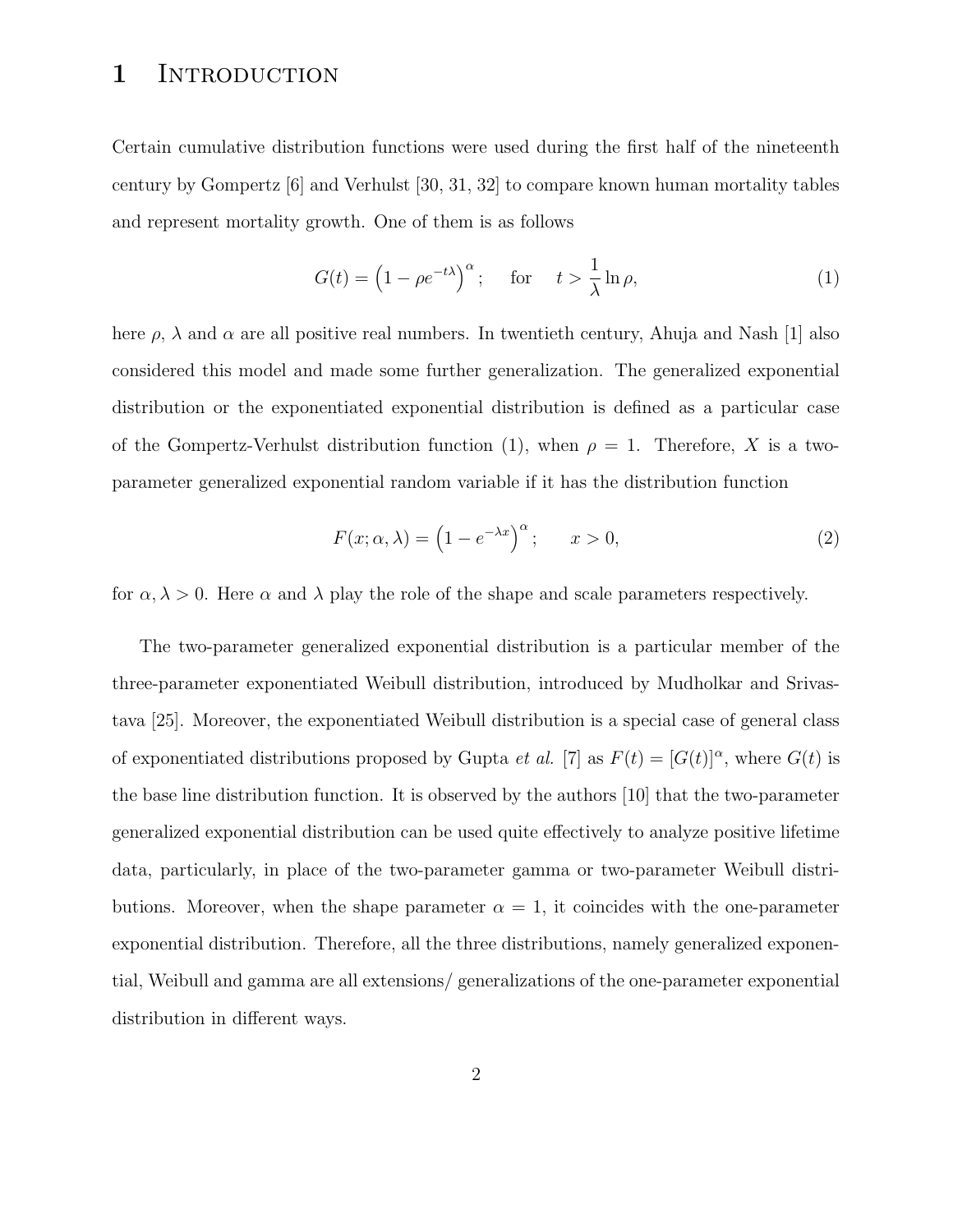The generalized exponential distribution also has some nice physical interpretations. Consider a parallel system, consisting of n components, *i.e.*, the system works, only when at least one of the n-components works. If the lifetime distributions of the components are independent identically distributed  $(i.i.d.)$  exponential random variables, then the lifetime distribution of the system becomes

$$
F(x; n, \lambda) = \left(1 - e^{-\lambda x}\right)^n; \quad x > 0,
$$
\n(3)

for  $\lambda > 0$ . Clearly, (3) represents the generalized exponential distribution function with  $\alpha = n$ . Therefore, contrary to the Weibull distribution function, which represents a series system, the generalized exponential distribution function represents a parallel system.

In recent days, the generalization of pseudo random variable from any distribution function is very important for simulation purposes. Due to convenient form of the distribution function, the generalized exponential random variable can be easily generated. For example, if U represents a uniform random variable from [0, 1], then  $X = -\frac{1}{\lambda}$  $\frac{1}{\lambda} \ln \left( 1 - U^{\frac{1}{\alpha}} \right)$  has generalized exponential distribution with the distribution function given by (2). Now a days all the scientific calculators or computers have standard uniform random number generator, therefore, generalized exponential random deviates can be easily generated from a standard uniform random number generator.

The main aim of this paper is to provide a gentle introduction of the generalized exponential distribution and discuss some of its recent developments. This particular distribution has several advantages and it will give the practitioner one more option for analyzing skewed lifetime data. We believe, this article will help the practitioner to get the necessary background and the relevant references about this distribution.

The rest of the paper is organized as follows. In section 2, we discuss different properties of this distribution function. The different estimation procedures, testing of hypotheses and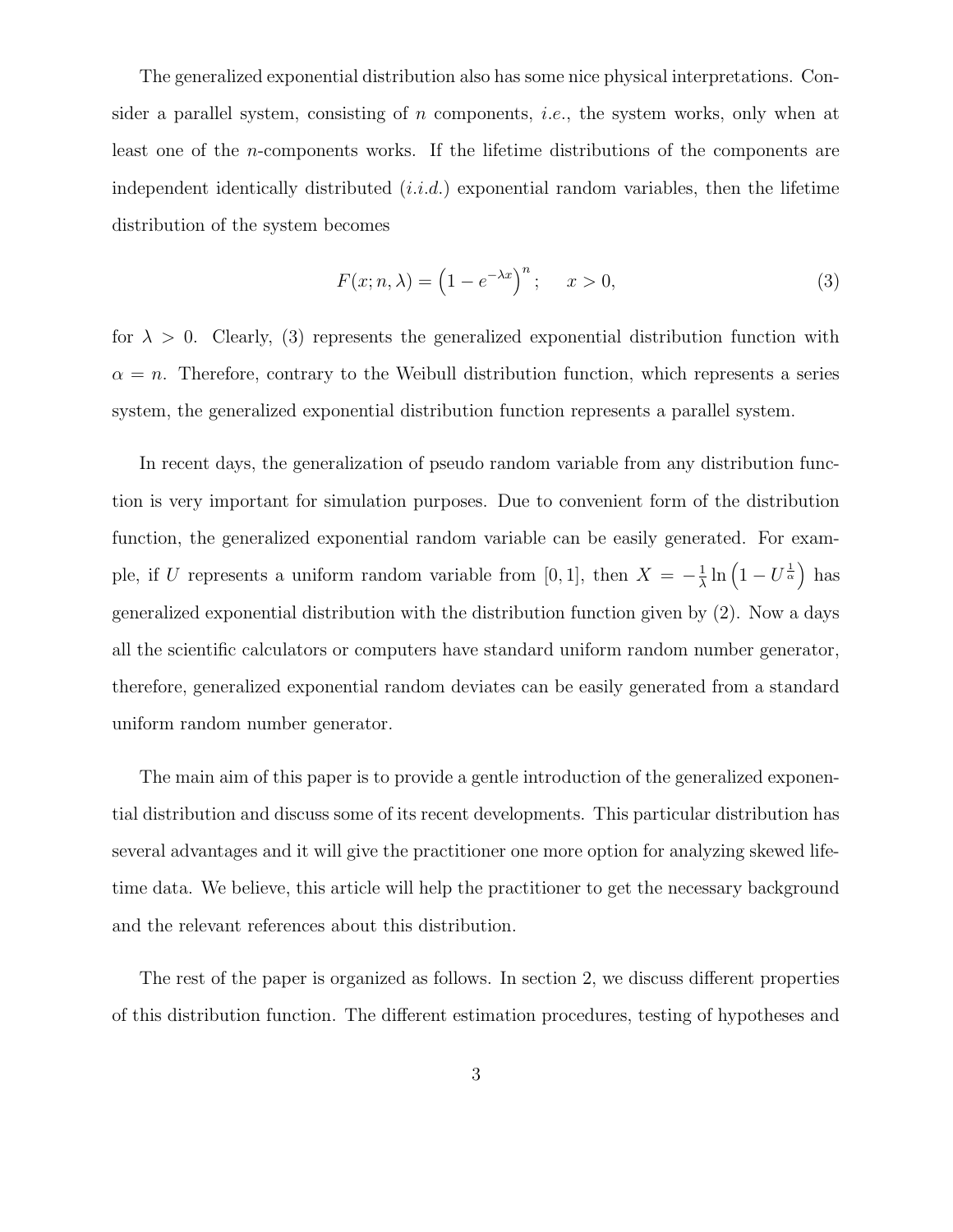construction of confidence interval are discussed in section 3. Estimating the stress-strength parameter for generalized exponential distribution is discussed in section 4. Closeness of the generalized exponential distribution with some of the other well known distributions like, Weibull, gamma and log-normal are discussed in section 5 and finally we conclude the paper in section 6.

## 2 PROPERTIES

#### 2.1 DENSITY FUNCTION AND ITS MOMENTS PROPERTIES

If the random variable X has the distribution function  $(2)$ , then it has the density function

$$
f(x; \alpha, \lambda) = \alpha \lambda \left( 1 - e^{-\lambda x} \right)^{\alpha - 1} e^{-\lambda x}; \quad x > 0,
$$
\n<sup>(4)</sup>

for  $\alpha, \lambda > 0$ . The authors provided the graphs of the generalized exponential density functions in [9] for different values of  $\alpha$ . The density functions of the generalized exponential distribution can take different shapes. For  $\alpha \leq 1$ , it is a decreasing function and for  $\alpha > 1$ , it is a unimodal, skewed, right tailed similar to the Weibull or gamma density function. It is observed that even for very large shape parameter, it is not symmetric. For  $\lambda = 1$ , the mode is at log  $\alpha$  for  $\alpha > 1$  and for  $\alpha \leq 1$ , the mode is at 0. It has the median at  $-\ln(1-(0.5)^{\frac{1}{\alpha}})$ . The mean, median and mode are non-linear functions of the shape parameter and as the shape parameter goes to infinity all of them tend to infinity. For large values of  $\alpha$ , the mean, median and mode are approximately equal to  $\log \alpha$  but they converge at different rates.

The different moments of a generalized exponential distribution can be obtained using its moment generating function. If X follows  $GE(\alpha, \lambda)$ , then the moment generating function  $M(t)$  of X for  $t < \lambda$ , is

$$
M(t) = E e^{tX} = \frac{\Gamma(\alpha + 1)\Gamma\left(1 - \frac{t}{\lambda}\right)}{\Gamma\left(\alpha - \frac{t}{\lambda} + 1\right)}.
$$
\n<sup>(5)</sup>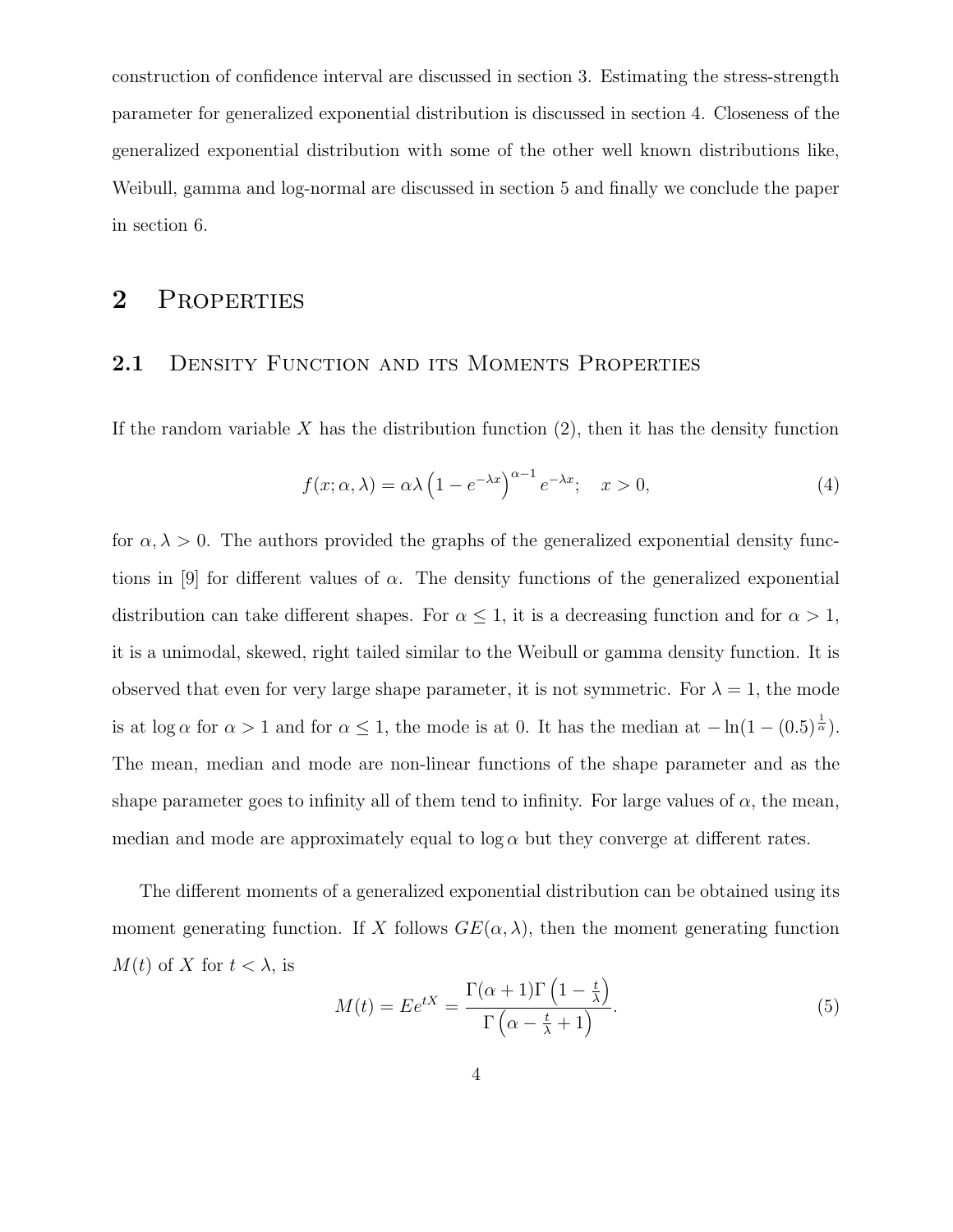Therefore, it immediately follows that

$$
E(X) = \frac{1}{\lambda} \left[ \psi(\alpha + 1) - \psi(1) \right], \qquad V(X) = \frac{1}{\lambda^2} \left[ \psi'(1) - \psi'(\alpha + 1) \right], \tag{6}
$$

where  $\psi(.)$  and its derivatives are the digamma and polygamma functions. The mean of a generalized exponential distribution is increasing to  $\infty$  as  $\alpha$  increases, for fixed  $\lambda$ . For fixed  $\lambda$ , the variance also increases and it increases to  $\frac{\pi^2}{6\lambda}$  $\frac{\pi^2}{6\lambda}$ . This feature is quite different compared to gamma or Weibull distribution. In case of gamma distribution, the variance goes to infinity as the shape parameter increases, whereas for the Weibull distribution the variance is approximately  $\frac{\pi^2}{6\lambda}$  $\frac{\pi^2}{6\lambda\alpha^2}$  for large values of the shape parameter  $\alpha$ .

Now we provide, see [9] for details, a stochastic representation of  $GE(\alpha, 1)$  which also can be used to compute different moments of a generalized exponential distribution. If  $\alpha$  is a positive integer say n, then the distribution of X is same as the distribution of  $\sum_{j=1}^{n} Y_j/j$ , where  $Y_j$ 's are *i.i.d.* exponential random variables with mean 1. If  $\alpha$  is not an integer, then the distribution of  $X$  is same as

$$
\sum_{j=1}^{\lbrack \alpha \rbrack} \frac{Y_j}{j+<\alpha>}+Z.
$$

Here  $\langle \alpha \rangle$  represents the fractional part and  $[\alpha]$  denotes the integer part of  $\alpha$ . The random variable Z follows  $GE(<\alpha>,1)$ , which is independent of  $Y_j$ 's.

Next we discuss about the skewness and kurtosis of the generalized exponential distribution. The skewness and kurtosis can be computed as

$$
\sqrt{\beta_1} = \frac{\mu_3}{\mu_2^{3/2}}, \quad \beta_2 = \frac{\mu_4}{\mu_2^2}, \tag{7}
$$

where  $\mu_2$ ,  $\mu_3$  and  $\mu_4$  are the second, third and fourth moments respectively and they can be represented in terms of the digamma and polygamma functions.

$$
\mu_2 = \frac{1}{\lambda^2} \left[ \psi'(1) - \psi'(\alpha + 1) + (\psi(\alpha + 1) - \psi(1))^2 \right]
$$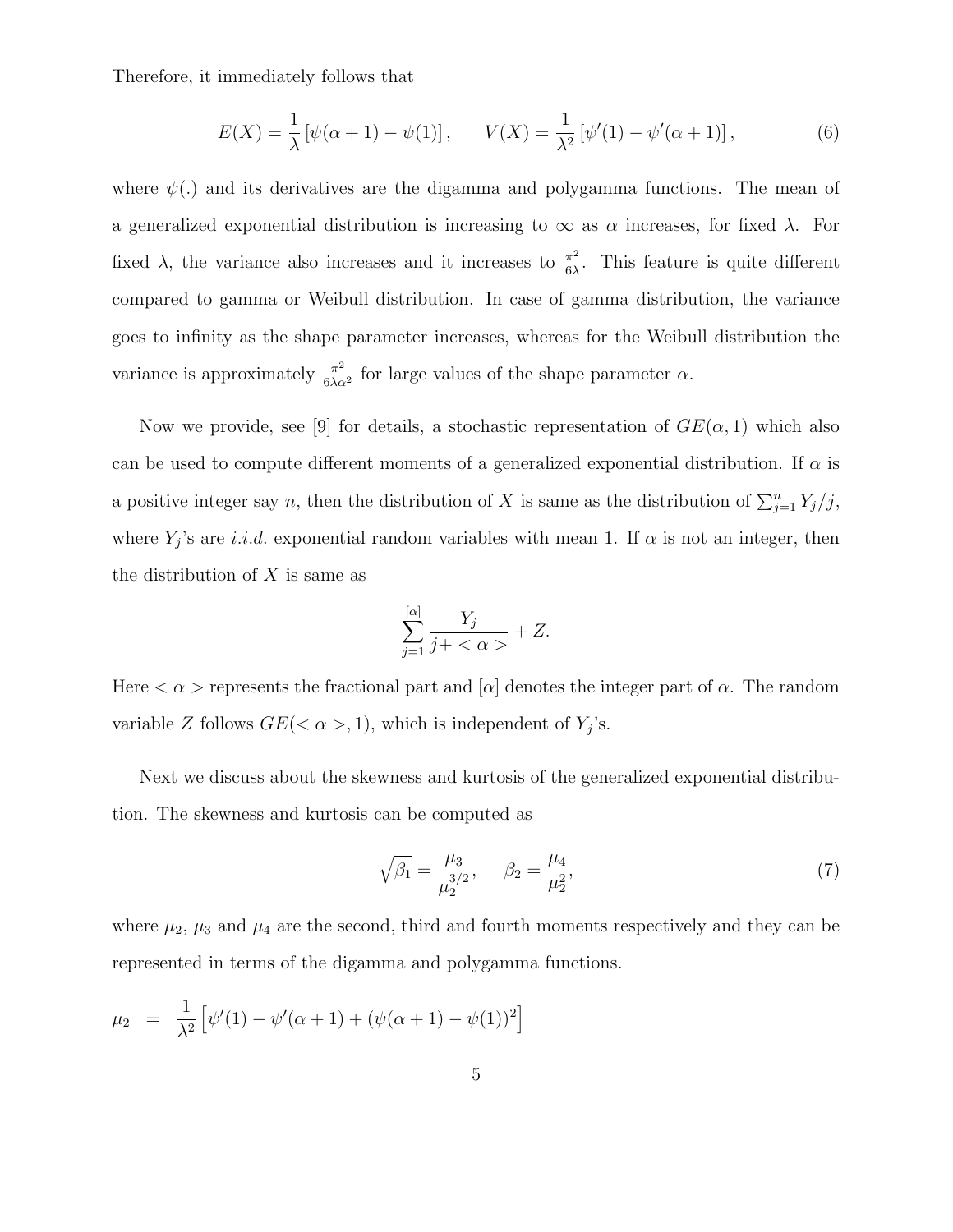

Figure 1: MacGillivray skewness functions of the generalized exponential distribution

$$
\mu_3 = \frac{1}{\lambda^3} \left[ \psi''(\alpha+1) - \psi''(1) + 3(\psi(\alpha+1) - \psi(1))(\psi'(1) - \psi'(\alpha+1)) + (\psi(\alpha+1) - \psi(1))^3 \right]
$$
  
\n
$$
\mu_4 = \frac{1}{\lambda^4} \left[ \psi'''(1) - \psi'''(\alpha+1) + 3(\psi'(1) - \psi'(\alpha+1))^2 + 4(\psi(\alpha+1) - \psi(1))(\psi''(\alpha+1) - \psi''(1) + 6(\psi(\alpha+1) - \psi(1))^2(\psi'(1) - \psi'(\alpha+1)) + (\psi'''(1) - \psi'''(\alpha+1))^4 \right].
$$

The skewness and kurtosis are both independent of the scale parameter. It is numerically observed that both skewness and kurtosis are decreasing functions of  $\alpha$ , moreover, the limiting value of the skewness is approximately 1.139547. The generalized exponential distribution has the MacGillivray [24] skewness function as

$$
\gamma_X(u;\alpha) = \frac{\ln(1 - u^{1/\alpha}) + \ln(1 - (1 - u^{1/\alpha})) - 2 \ln(1 - \left(\frac{1}{2}\right)^{1/\alpha})}{\ln(1 - u^{1/\alpha}) - \ln(1 - (1 - u^{1/\alpha}))}.
$$
(8)

The plots of the skewness functions (8) of the generalized exponential distribution for different values of  $\alpha$  are presented in Figure 1. From the Figure 1 it is clear that the skewness does not change significantly for large values of  $\alpha$ . It is observed numerically that the Galton [5]'s measure of skewness, namely  $\gamma_X(3/4, \alpha)$ , converges to 0.119 as  $\alpha$  increases to  $\infty$ .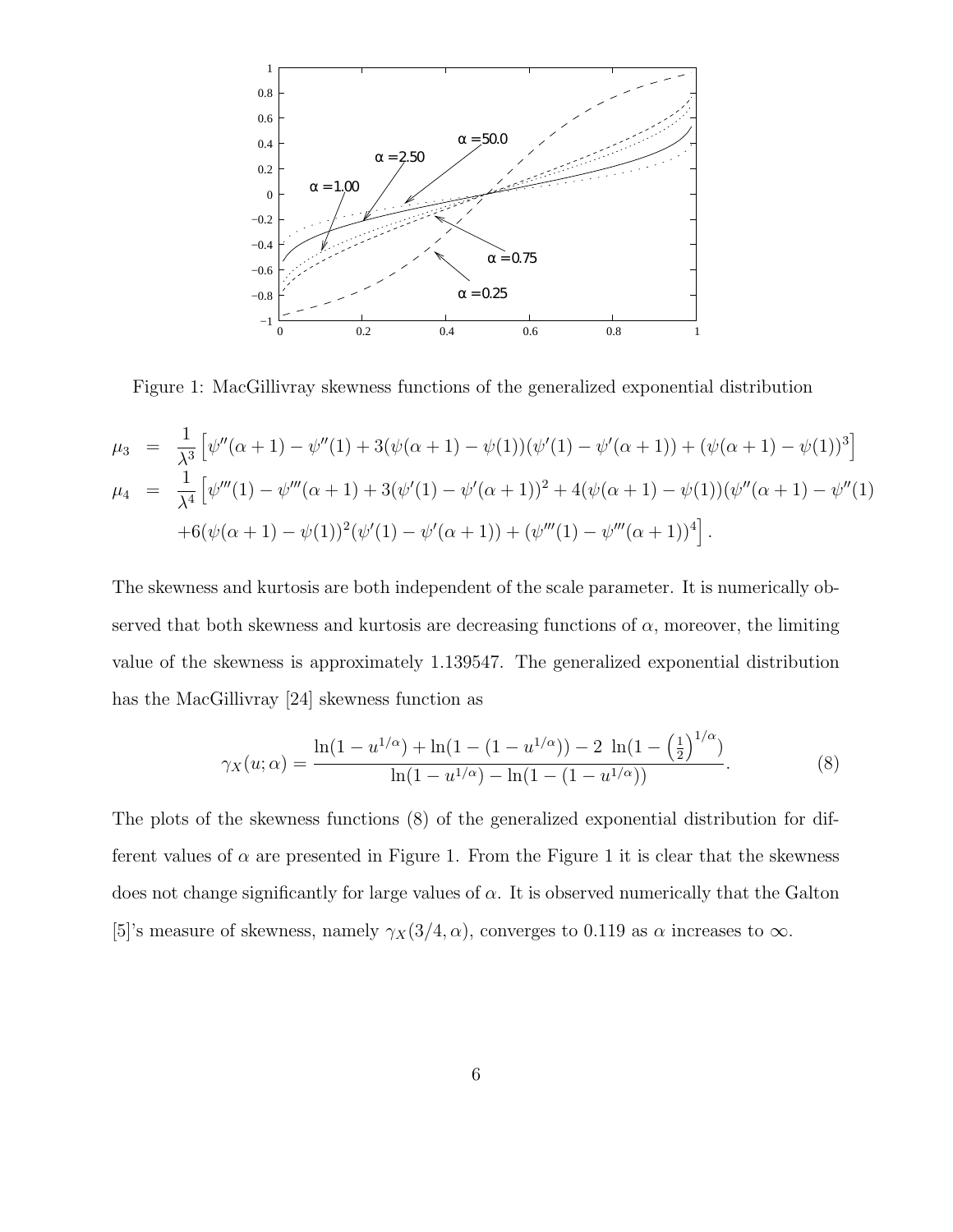### 2.2 Hazard Function and Reversed Hazard Function

The hazard function of the generalized exponential distribution is

$$
h(x; \alpha, \lambda) = \frac{f(x; \alpha, \lambda)}{1 - F(x; \alpha, \lambda)} = \frac{\alpha \lambda e^{-\lambda x} \left(1 - e^{-\lambda x}\right)^{\alpha - 1}}{1 - (1 - e^{-\lambda x})^{\alpha}}.
$$
\n(9)

Since  $\lambda$  is the scale parameter, the shape of the hazard function does not depend on  $\lambda$ , it depends only on  $\alpha$ . For any fixed  $\lambda$ , the generalized exponential distribution has an increasing hazard function for  $\alpha > 1$  and it has a decreasing hazard function for  $\alpha < 1$ . For  $\alpha = 1$ , it has constant hazard function. These results are not very difficult to prove, it simply follows from the fact that the generalized exponential distribution has a log-concave density for  $\alpha > 1$  and it is log-convex for  $\alpha \leq 1$ . The plots of the hazard functions for different values of  $\alpha$  can be obtained as in Gupta and Kundu [9]. The hazard function of the generalized exponential distribution behaves exactly the same way as the hazard functions of the gamma distribution, which is quite different from the hazard function of the Weibull distribution, see Gupta and Kundu [9] for details.

The reversed hazard function becomes quite popular in the recent time. The reversed hazard function for the generalized exponential distribution is

$$
r(x; \alpha, \lambda) = \frac{f(x; \alpha, \lambda)}{F(x; \alpha, \lambda)} = \frac{\alpha \lambda e^{-\lambda x}}{1 - e^{-\lambda x}}.
$$
\n(10)

It is observed that for all values of  $\alpha$ , the reversed hazard function is a decreasing function of x. Several other properties of the reversed hazard function of the generalized exponential distribution are obtained in Nanda and Gupta [26]. Note that  $\frac{\lambda e^{-\lambda x}}{1-e^{-\lambda x}}$  is the reversed hazard function of the exponential distribution, therefore, from (10) it is clear that the reversed hazard function of the generalized exponential distribution is proportional to the reversed hazard function of the exponential distribution. The hazard function and the reversed hazard function can be used to compute the Fisher information matrix of the unknown parameters,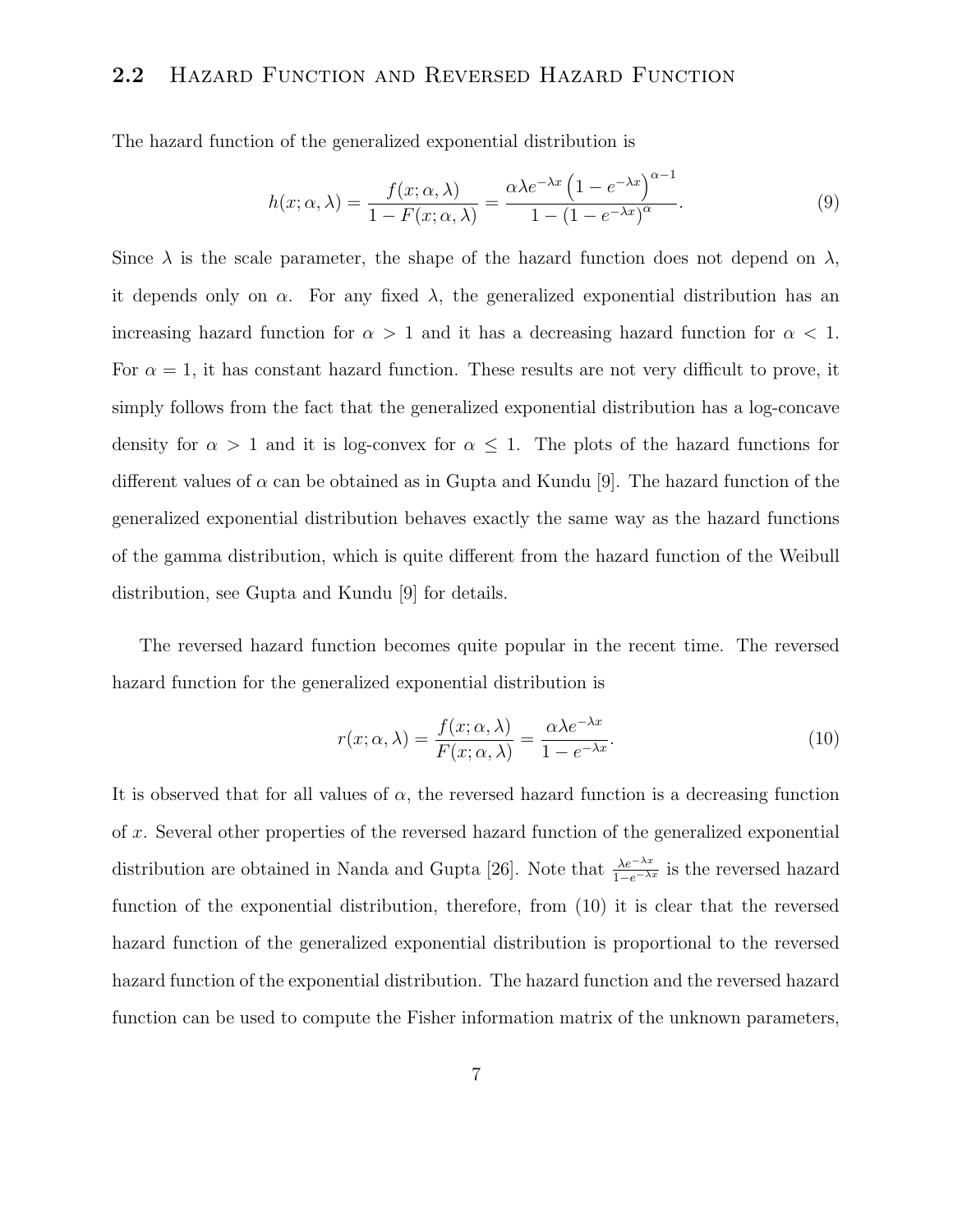see for example Efron and Johnstone [4] and Gupta, Gupta and Sankaran [8]. For the generalized exponential distribution,  $r(x; \alpha, \lambda)$  is in a convenient form and it can easily be used to compute Fisher information matrix, see [16].

### 2.3 ORDER STATISTICS AND RECORDS

Let  $X_1, \ldots, X_n$  be *i.i.d.* generalized exponential random variables, with the shape parameter  $\alpha$  and scale parameter 1. Further, let  $X_{(1)} < \ldots < X_{(n)}$  be the order statistics from these n random variables. Then the density function of the largest order statistics  $X_{(n)}$  is

$$
f_{X_{(n)}}(x;\alpha) = n\alpha e^{-x} \left(1 - e^{-x}\right)^{n\alpha - 1}.
$$
 (11)

Therefore,  $X_{(n)}$  also has the generalized exponential distribution with shape and scale parameters as  $n\alpha$  and 1 respectively. Note that the general class of exponentiated distributions as introduced by Gupta et al. [7] is also closed under maximum. The result can be stated as follows: If  $X_1, \ldots, X_n$  are *i.i.d.* random variables then  $X_i$ 's are exponentiated random variables if and only if the maximum of  $\{X_1, \ldots, X_n\}$  is an exponentiated random variable. The proof follows easily from [9].

Raqab and Ahsanullah [29] considered different order statistics of the generalized exponential distribution. The moment generating functions of the different order statistics and the product moments can be obtained in Raqab and Ahsanullah [29]. They tabulated different product moments and used them to compute the best linear unbiased estimators of the location and scale parameters of the generalized exponential distribution.

In the context of order statistics and reliability theory, the life length of the r-out-of-n system is the  $(n - r + 1)$ -th order statistics in a sample of size *n*. Another related model is the model of record statistics defined by Chandler [2] as a model for successive extremes in a sequence of *i.i.d.* random variables. Raqab [28] considered the three parameter (including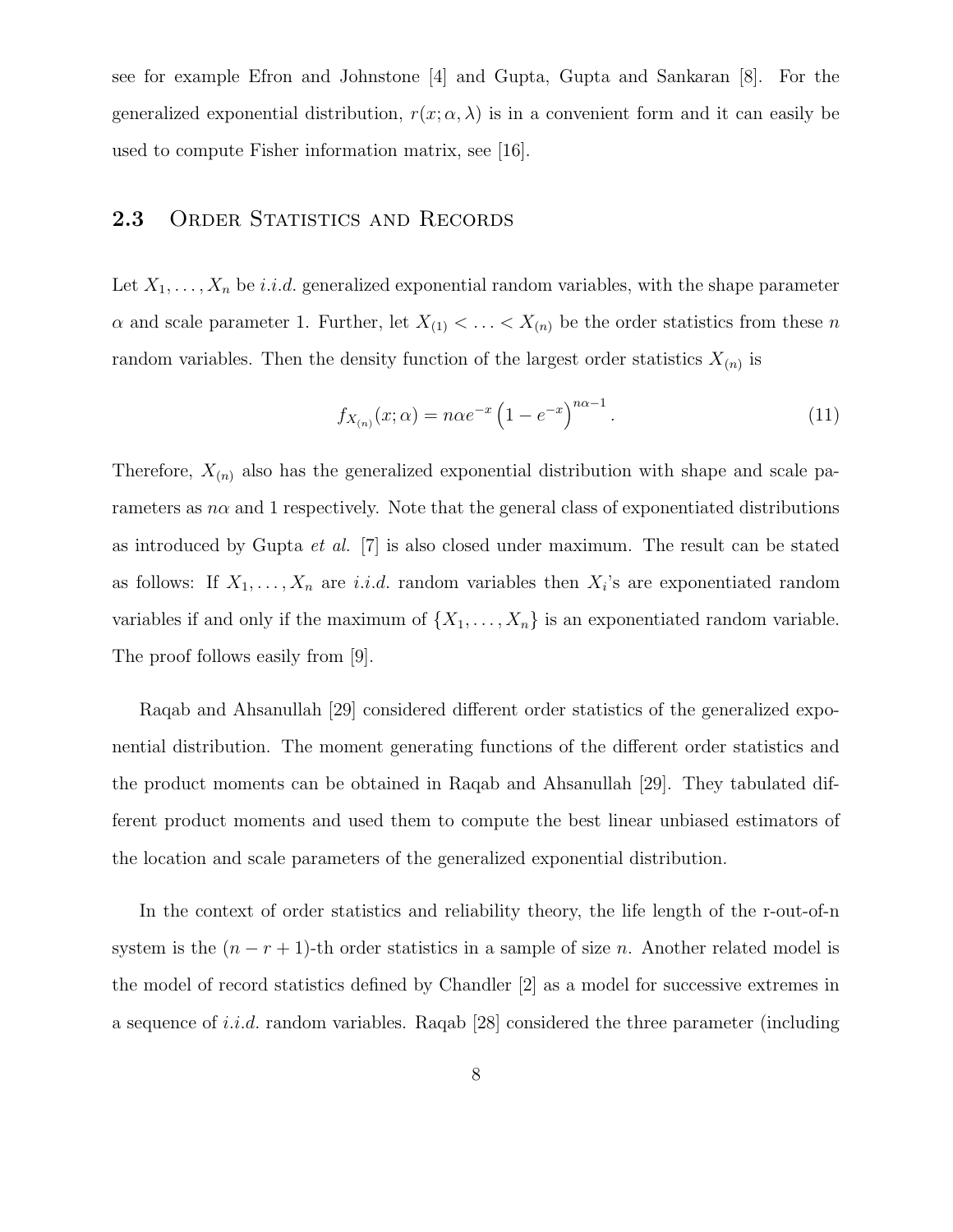the location) generalized exponential distribution and obtained the best linear unbiased estimators of the location and scale parameters using the moments of the records statistics.

### 2.4 DISTRIBUTION OF THE SUM

Since the moment generating function of the generalized exponential distribution is not in a very convenient form, the distribution of the sum of  $n$  *i.i.d.* generalized exponential random variables can not be obtained very easily. It is observed that if X follows  $GE(\alpha, 1)$ , then  $e^{-X}$ has a Beta distribution. Since the product of independent Beta random variables has been well studied in the literature, it is used effectively to compute the distribution of sum of the n *i.i.d.* generalized exponential random variables. It is observed in [9] that the distribution of the sum of n i.i.d. generalized exponential random variables can be written as the infinite mixture of generalized exponential distributions. The exact mixing coefficients and the parameters of the corresponding generalized exponential distributions can be obtained in [9].

### 3 Inference

### 3.1 CLASSICAL ESTIMATION PROCEDURES

#### 3.1.1 MAXIMUM LIKELIHOOD ESTIMATORS

If  $\{x_1, \ldots, x_n\}$  is a random sample from a  $GE(\alpha, \lambda)$ , then the log-likelihood function,  $L(\alpha, \lambda)$ is

$$
L(\alpha, \lambda) = n \ln \alpha + n \ln \lambda + (\alpha - 1) \sum_{i=1}^{n} \ln \left( 1 - e^{-\lambda x_i} \right) - \lambda \sum_{i=1}^{n} x_i.
$$
 (12)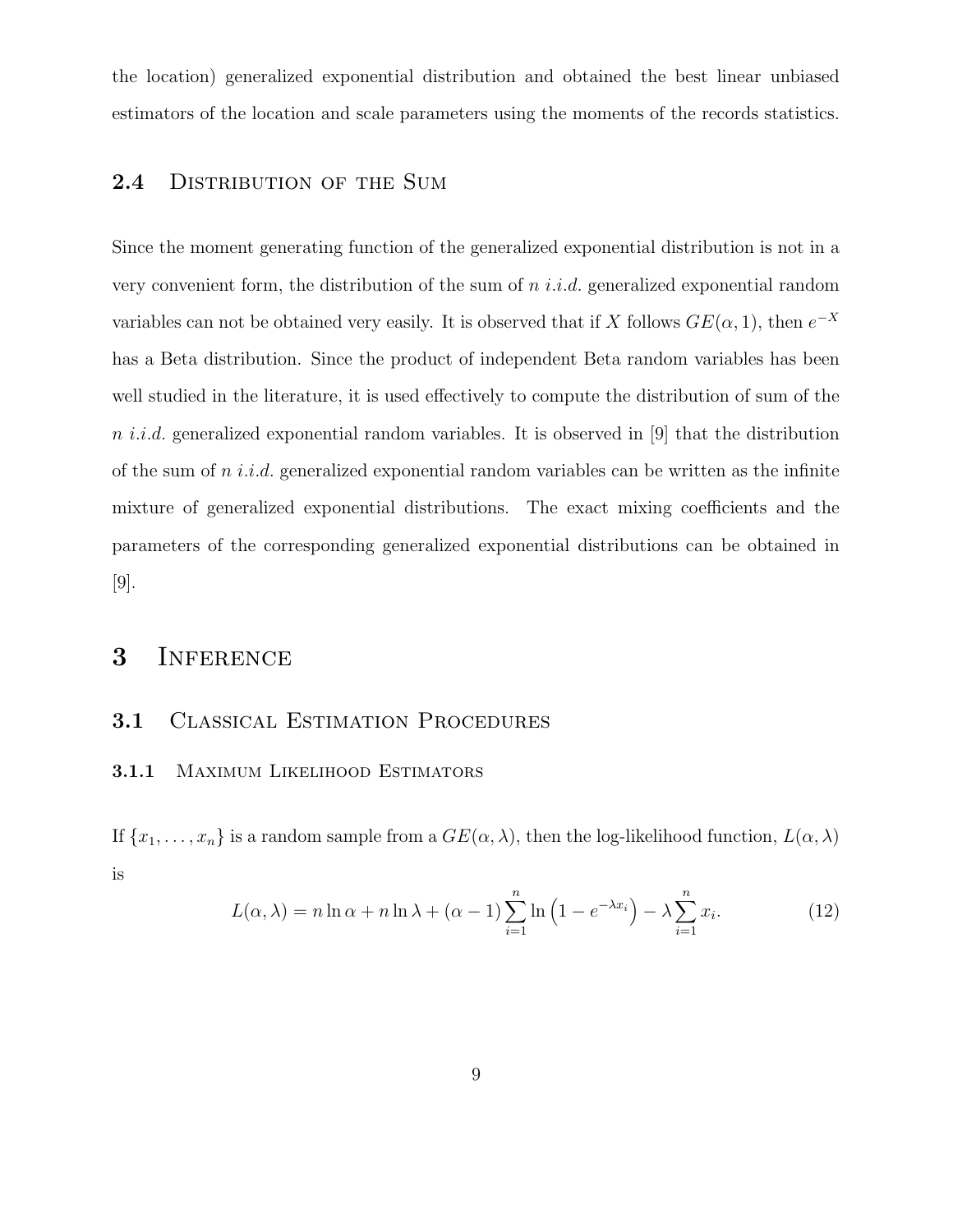The maximum likelihood estimator (MLE) of  $\alpha$  as a function of  $\lambda$ , say  $\hat{\alpha}(\lambda)$ , can be obtained as

$$
\hat{\alpha}(\lambda) = -\frac{n}{\sum_{i=1}^{n} \ln\left(1 - e^{-\lambda x_i}\right)}.\tag{13}
$$

The MLE of  $\lambda$  can be obtained by maximizing the profile log-likelihood function with respect to  $\lambda$ . It is observed in Gupta and Kundu [12] that the profile likelihood function of  $\lambda$  is a unimodal function and its maximum can be easily obtained by using a very simple iterative procedure.

#### 3.1.2 METHOD OF MOMENTS ESTIMATORS

The moment estimators of  $\alpha$  and  $\lambda$  can be obtained by equating the first two population moments with the corresponding sample moments. It follows that the coefficient of variation (C.V.) is independent of the scale parameter. Therefore, equating the sample C.V. with the population C.V., namely

$$
\frac{S}{\bar{X}} = \frac{\sqrt{\psi'(1) - \psi'(\alpha + 1)}}{\psi(\alpha + 1) - \psi(1)},
$$
\n(14)

the moment estimator of  $\alpha$  can be obtained. The non-linear equation (14) needs to be solved iteratively to obtain the moment estimator of  $\alpha$ . Extensive tables are available in Gupta and Kundu [12], which can be used for an efficient initial guess of any iterative procedure. Once, the moment estimator of  $\alpha$  is obtained, the moment estimator of  $\lambda$  can be easily obtained.

#### 3.1.3 PERCENTILE ESTIMATORS

The generalized exponential distribution has the explicit distribution function, therefore in this case the unknown parameters  $\alpha$  and  $\lambda$  can be estimated by equating the sample percentile points with the population percentile points and it is known as the percentile method. If  $p_i$  denotes an estimate of  $F(x_{(i)}; \alpha, \lambda)$ , then the percentile estimators of  $\alpha$  and  $\lambda$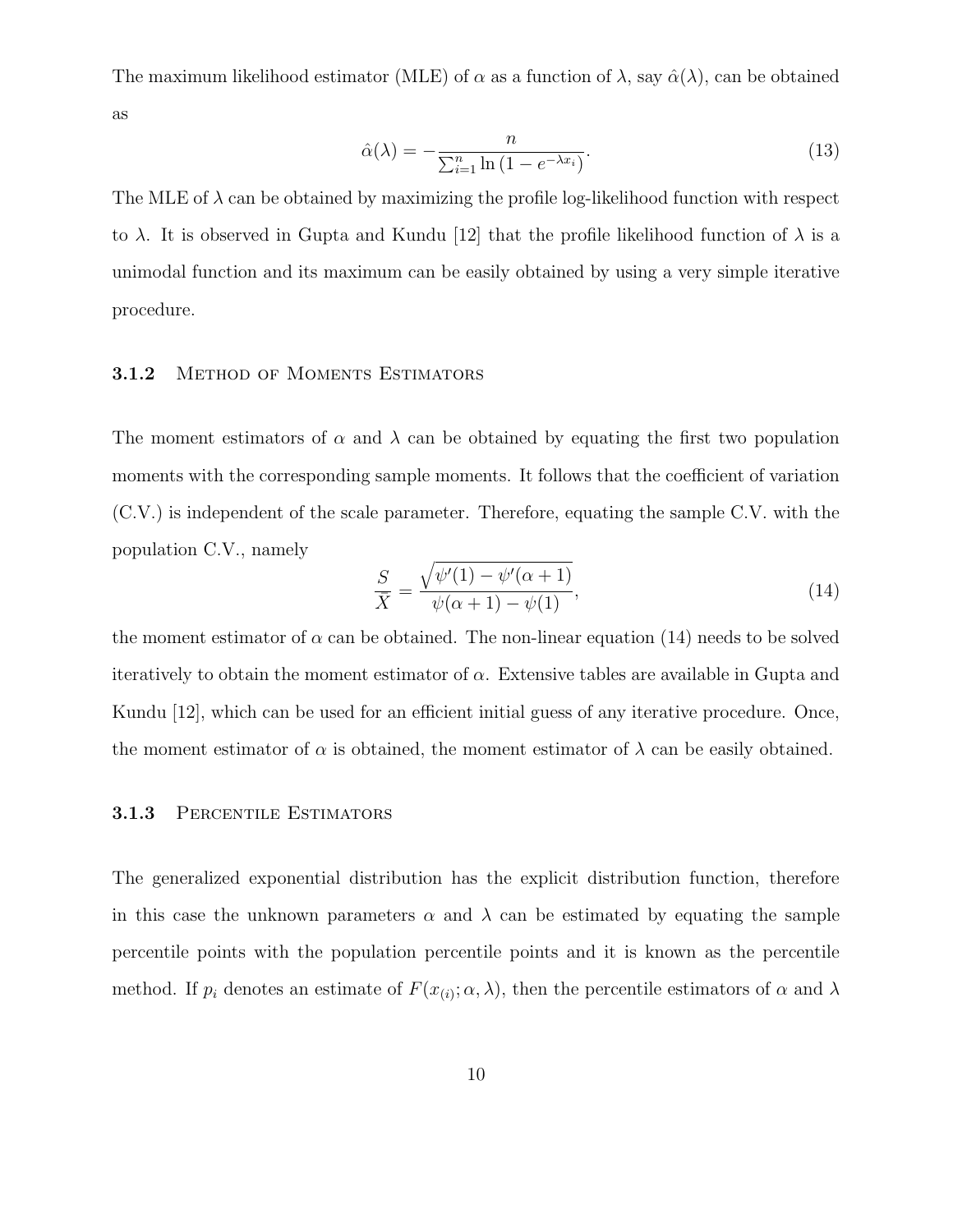can be obtained by minimizing

$$
\sum_{i=1}^{n} \left[ x_{(i)} + \frac{1}{\lambda} \ln \left( 1 - p_i^{(\frac{1}{\alpha})} \right) \right]^2, \tag{15}
$$

with respect to  $\alpha$  and  $\lambda$ . Here  $x_{(i)}$ 's are ordered sample and the maximization has to be performed iteratively. It is possible to use several estimators of  $p_i$ 's. For example,  $p_i =$  $i/(n+1)$  is the most used estimator as it is an unbiased estimator of  $F(x_{(i)}; \alpha, \lambda)$ . Some other choices of  $p_i$ 's are  $((i - 3/8))/(n + (1/4))$  and  $((i - (1/2))/n)$ .

#### 3.1.4 Least Squares Estimators

The least squares estimators and the weighted least squares estimators of  $\alpha$  and  $\lambda$  can be obtained by minimizing

$$
\sum_{j=1}^{n} \left( \left( 1 - e^{-\lambda x_{(j)}} \right)^{\alpha} - \frac{j}{n+1} \right)^2 \quad \text{and} \quad \sum_{j=1}^{n} w_j \left( \left( 1 - e^{-\lambda x_{(j)}} \right)^{\alpha} - \frac{j}{n+1} \right)^2, \tag{16}
$$

respectively, with respect to  $\alpha$  and  $\lambda$ , here  $w_j = \frac{(n+1)^2(n+2)}{j(n-j+1)}$ . The motivation behind the least squares and the weighted least squares estimators mainly follow from the following observations. If  $Y_1, \ldots, Y_n$  is a random sample from the distribution function  $G(.)$  and if  $Y_{(1)} < \ldots < Y_{(n)}$  denote the corresponding order statistics, then  $E(G(Y_{(j)}), V(G(Y_{(j)})))$ and  $Cov(G(Y_{(j)}), G(Y_{(k)}))$  are all independent of the unknown parameters. Since for the generalized exponential distribution, the distribution function has a very convenient form, the least squares and the weighted least squares methods can be used quite effectively to compute the estimators of the unknown parameters, see Gupta and Kundu [11] for details.

#### 3.1.5 L-Moment Estimators

The L-moment estimators analogous to the conventional moment estimators but they can be obtained by linear combinations of the order statistics, i.e. by L-statistics, see for example Hosking [17]. The L-moments have theoretical advantages over the conventional moments of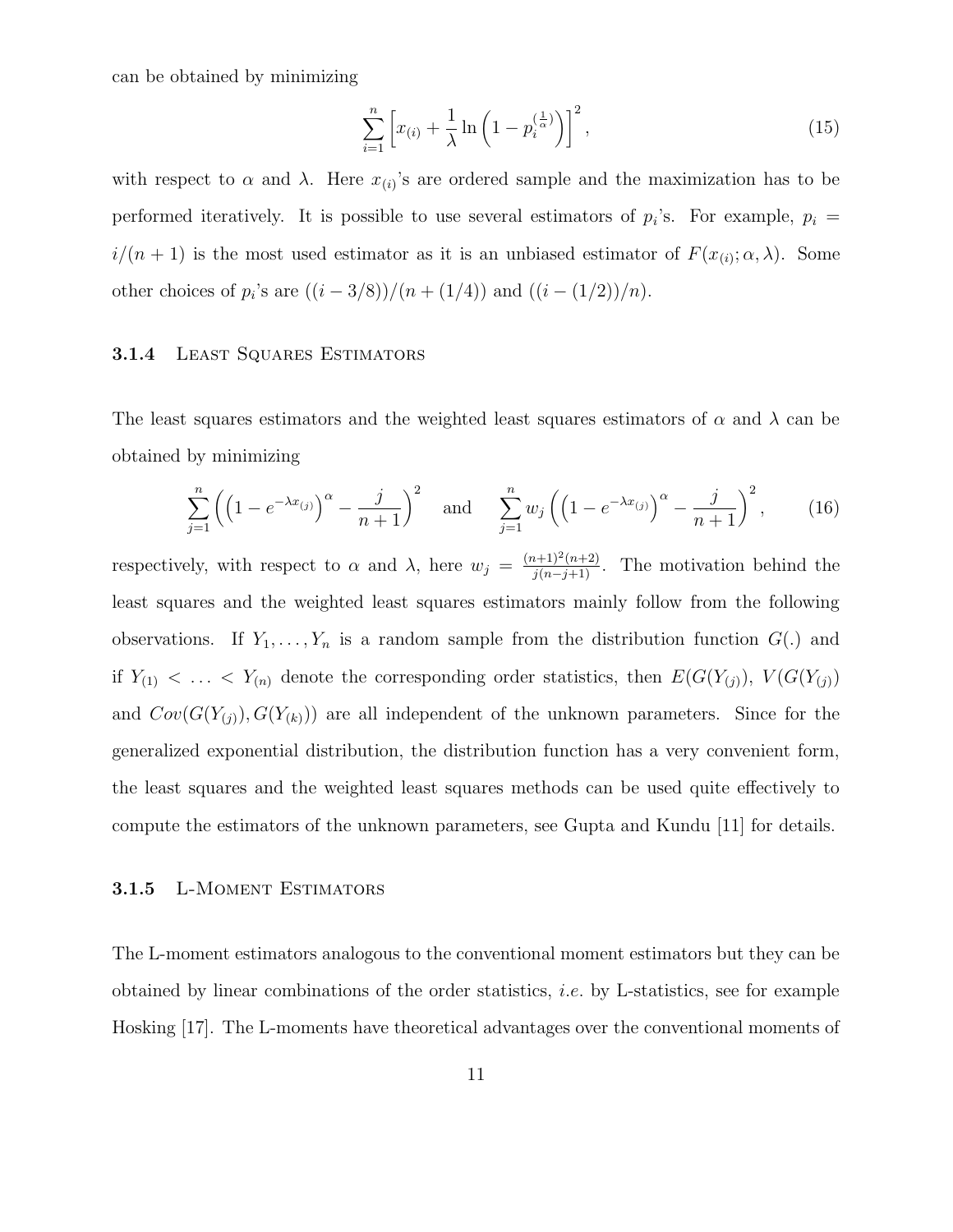being more robust to the presence of outliers in the data. Similar to the moment estimators, the L-moment estimators can also be obtained by equating the population L-moments with the corresponding sample L-moments. In case of generalized exponential distribution, the two sample L-moments are

$$
l_1 = \frac{1}{n} \sum_{i=1}^{n} x_{(i)}, \qquad l_2 = \frac{2}{n(n-1)} \sum_{i=1}^{n} (i-1)x_{(i)} - l_1,
$$
\n(17)

and the first two population L-moments are

$$
\lambda_1 = \frac{1}{\lambda} \left[ \psi(\alpha + 1) - \psi(1) \right], \qquad \lambda_2 = \frac{1}{\lambda} \left[ \psi(2\alpha + 1) - \psi(\alpha + 1) \right], \tag{18}
$$

respectively, see Gupta and Kundu [11]. The L-moment estimator of  $\alpha$  can be obtained by solving the non-linear equation

$$
\frac{\psi(2\alpha+1) - \psi(\alpha+1)}{\psi(\alpha+1) - \psi(1)} = \frac{l_2}{l_1}.
$$
\n(19)

Once the L-moment estimator of  $\alpha$  is obtained, the L-moment estimator of  $\lambda$  can be easily obtained, the details are available in Gupta and Kundu [11].

It is not possible to compare theoretically the performances of the different estimators. Due to that the authors performed [11] extensive simulations to compare the performances of the different estimators for different sample sizes and for different parameter values in terms of biases and mean squared errors. It is observed that for large sample sizes all the estimators behave more or less in similar manner. For small sample sizes the performances of the maximum likelihood estimators and the L-moment estimators are better than the rest. For large values of  $\alpha$ , the performances of the L-moment estimators are marginally better than the maximum likelihood estimators.

#### 3.2 CONFIDENCE INTERVALS AND TESTING OF HYPOTHESES

It is well known that the construction of confidence intervals and testing of hypotheses are equivalent problems and therefore we discuss both the problems together. First let us con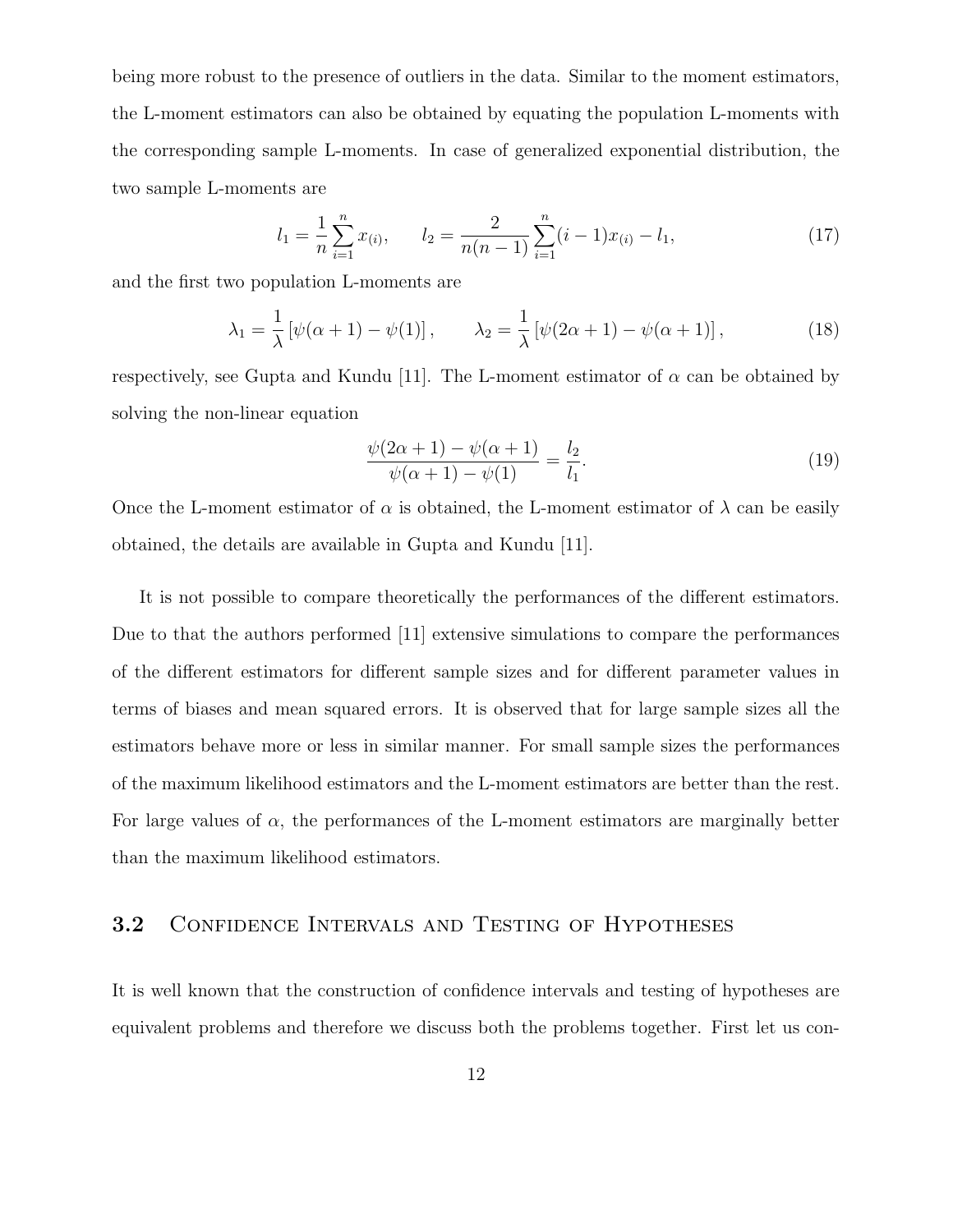sider the asymptotic distribution of the maximum likelihood estimators of the unknown parameters. For  $\alpha, \lambda > 0$ , the generalized exponential family satisfies all the regularity conditions, therefore the following result easily follows from the standard asymptotic distribution results of the maximum likelihood estimators, *i.e.*,  $\sqrt{n} (\hat{\alpha}_{MLE} - \alpha, \hat{\lambda}_{MLE} - \lambda)$ , is asymptotically bivariate normally distributed with the mean vector 0. The exact expression of the asymptotic dispersion matrix is obtained in Gupta and Kundu [11]

In this case the asymptotic distribution of the moment estimators also can be obtained. If  $\hat{\alpha}_{ME}$  and  $\hat{\lambda}_{ME}$  are the moment estimators of  $\alpha$  and  $\lambda$  respectively, then  $\sqrt{n} (\hat{\alpha}_{ME} - \alpha, \hat{\lambda}_{ME} - \lambda),$ is asymptotically bivariate normally distributed with the mean vector 0 and the exact expression of the asymptotic dispersion matrix as given in Gupta and Kundu [11]. Therefore, the asymptotic distributions of the maximum likelihood estimators or the moment estimators can be used for constructing asymptotic confidence intervals. No comparison of the different confidence intervals are available in the literature. More work is needed in that direction.

Now we consider the following testing of hypotheses problems when both the parameters are unknown.

Problem 1:  $H_0: \alpha = \alpha_0$  vs  $H_1: \alpha \neq \alpha_0$ . Problem 2:  $H_0$ :  $\lambda = \lambda_0$  vs  $H_1$ :  $\lambda \neq \lambda_0$ . Problem 3:  $H_0: \ \alpha = \alpha_0, \lambda = \lambda_0$  vs  $H_1:$  at least one is not true

Note that in Problem 1, when  $\alpha_0 = 1$ , it tests exponentiality. It is an important problem in practice. The likelihood ratio test can be used in all the cases and the asymptotic distributions have been used for computing the critical points. Graphical techniques have been used in Gupta and Kundu [12] for constructing confidence intervals/ regions for the unknown parameters when both the parameters are unknown. Since  $-\ln\left(1 - e^{-\lambda X}\right)$  has an exponential distribution with hazard rate  $\alpha$ , the usual inference procedure for the parameter of the exponential distribution can be used when the scale parameter is known.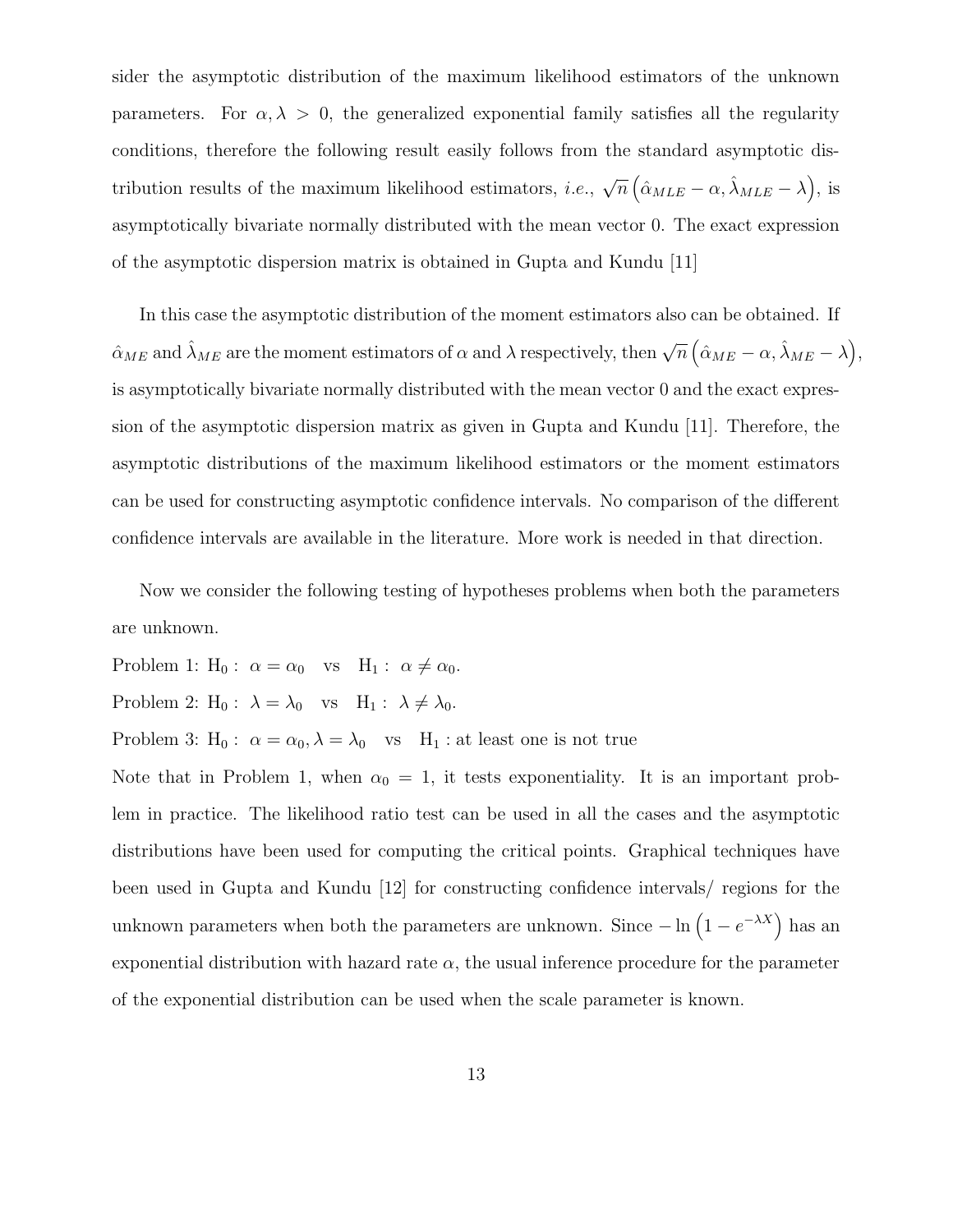#### 3.3 Bayesian Inference

In the last couple of years although significant amount of work has been developed in the classical set up, not much work except the recent related work of Nassar and Eissa [27] and Kundu and Gupta [20] has been found in the Bayesian framework. When both the parameters are unknown, it is quite natural to assume independent gamma priors on both the shape and scale parameters. It is observed that in this case, the problem becomes quite intractable analytically and it has to be solved numerically. Mainly two approaches have been used to solve this problem (a) Lindley's approximation method, (b) Markov Chain Monte Carlo Method (MCMC).

Lindley [23] developed his procedure to approximate the ratio of two integrals. It has been used quite extensively to compute different Bayes estimators in different cases. In case of generalized exponential distribution, Lindley's approximation method can be used to compute the approximate Bayes estimates of  $\alpha$  and  $\lambda$  for different loss functions. The exact expressions of the approximate Bayes estimates, both under squared errors and LINUX loss functions can be obtained as in Kundu and Gupta [20].

It is observed that the posterior density function of the shape parameter given the scale parameter follows a gamma distribution. Also, the posterior density function of the scale parameter given the shape parameter is log-concave. Therefore, MCMC method has been used quite effectively to generate posterior samples and in turn compute the Bayes estimates and construct the highest posterior density (HPD) credible intervals of the unknown parameters. When scale parameter is known, the explicit expression of the Bayes estimate of the shape parameter can be obtained and the corresponding HPD credible interval also can be constructed. If the shape parameter is known, then Lindley's approximation and MCMC methods have been used to compute the Bayes estimate of the scale parameter, see Kundu and Gupta [20] for details.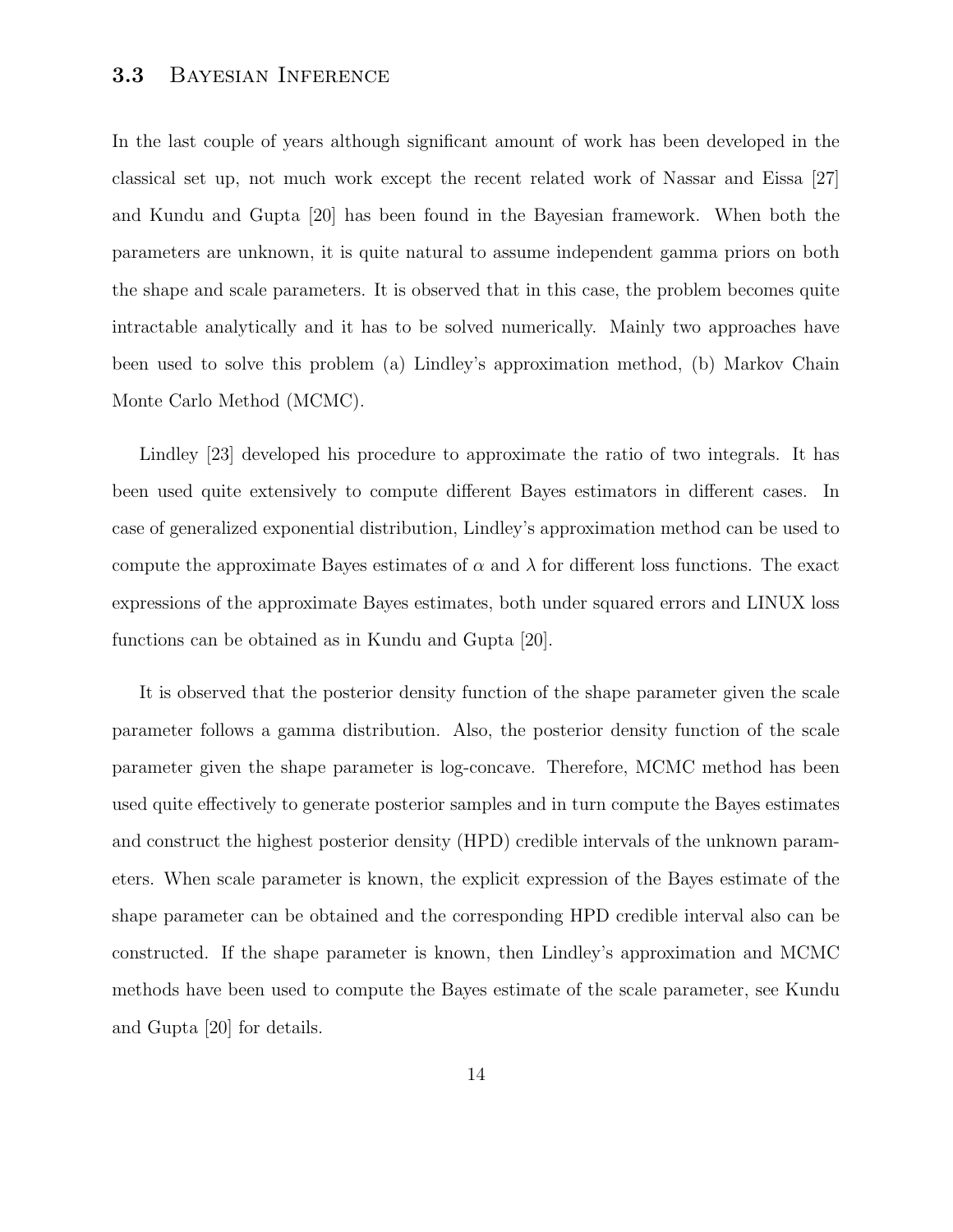## 4 Inference for Stress-Strength Parameter

In this section inference for  $R = P(Y < X)$  is considered when X and Y are independent generalized exponential distributions. In the statistical literature  $R$  is known as the stressstrength parameter and it has received significant attention in the last few decades. Nonparametric and parametric inferences on  $R$  for several specific distributions of  $X$  and  $Y$  have been found in the literature. For an excellent account of all these methods the readers are referred to the recent monograph of Kotz, Lumelskii and Pensky [18]. Recently authors [20] developed the inference procedures on  $R$  both under classical and Bayesian frame work, when X and Y are independent generalized exponential distributions. The problem can be stated as follows. Suppose  $\{X_1, \ldots X_n\}$  and  $\{Y_1, \ldots Y_m\}$  are random samples from the distribution functions of X and Y respectively, we want to draw the statistical inference on R based on these samples.

### 4.1 TWO SCALE PARAMETERS ARE EQUAL

Suppose X and Y are independent random variables with distribution functions  $[G(x; \lambda)]^{\alpha_1}$ and  $[G(x; \lambda)]^{\alpha_2}$ , respectively, where  $G(x; \lambda)$  is any base line distribution. Then

$$
R = P(Y < X) = \frac{\alpha_1}{\alpha_1 + \alpha_2}.\tag{20}
$$

Interestingly, R is independent of the base line distribution  $G(.; \lambda)$ . If  $\lambda$  is known, the inference on R can be carried out by data transformation to the exponential case as mentioned in section 3.2. However, if  $\lambda$  is unknown, to compute the MLE of R we need the MLE of  $\lambda$  which has to be obtained from  $\{X_1, \ldots X_n\}$  and  $\{Y_1, \ldots Y_m\}$ . In the case of generalized exponential distribution, the MLE of  $\lambda$  can be computed by solving a non-linear equation. A simple fixed point-type algorithm has been proposed by the authors [19] and it works quite effectively even for small sample sizes. Once the MLE of  $\lambda$  is obtained, the MLEs of  $\alpha_1$  and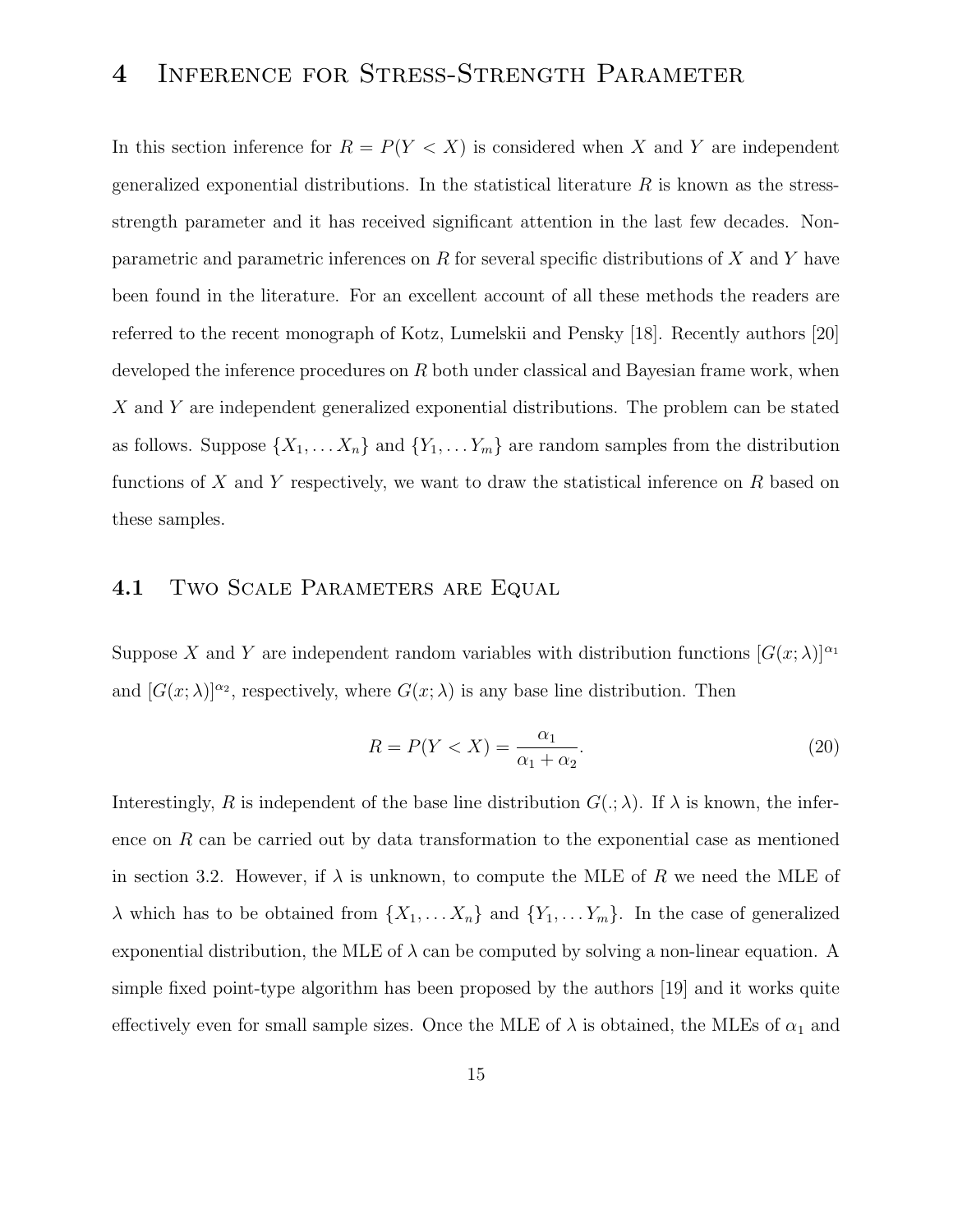$\alpha_2$  can be obtained in explicit forms in terms of MLE of  $\lambda$ , same as provided in (13), see [19] for details.

It is observed that the asymptotic distribution of  $R$  is asymptotically normally distributed and the explicit expression of the asymptotic variance can be found as in [19]. The asymptotic distribution can be used to construct the asymptotic confidence interval of R.

#### 4.2 TWO SCALE PARAMETERS ARE DIFFERENT

In this case the problem becomes quite different. Let us assume that  $X$  and  $Y$  follow  $GE(\alpha_1, \lambda_1)$  and  $GE(\alpha_2, \lambda_2)$  respectively. Unfortunately  $R = P(Y < X)$  can not be expressed in a compact form. It has the following form;

$$
R = \int_0^\infty \left(1 - e^{-\lambda_2 x}\right)^{\alpha_2} \alpha_1 \lambda_1 e^{-\lambda_1 x} \left(1 - e^{-\lambda_1 x}\right)^{\alpha_1 - 1} dx = \int_0^1 \left(1 - \left(1 - u^{\frac{1}{\alpha_1}}\right)^{\frac{\lambda_2}{\lambda_1}}\right)^{\alpha_2} du. \tag{21}
$$

Since the explicit expression of R is not available the computation of the MLE of R becomes quite difficult. One of the method which can be used to compute the MLE of R by plug-in estimates, *i.e.* replacing right hand side of  $(21)$  by the corresponding MLEs of the different unknown parameters and computing the integration numerically. The asymptotic distributions of the MLEs of the unknown parameters are known, therefore the asymptotic distribution of the MLE of R can be obtained by the  $\delta$ -method and the corresponding confidence interval can be constructed at least numerically. Although the explicit expression of R can not be obtained for general  $\alpha_1$  and  $\alpha_2$ , but if  $\alpha_2$  is an integer, R can be expressed as

$$
R = \alpha_1 \Gamma(\alpha_1) \sum_{i=0}^{\alpha_2} {\alpha_2 \choose i} (-1)^i \frac{\Gamma\left(\frac{i\lambda_2}{\lambda_1} + 1\right)}{\Gamma\left(\alpha_1 + \frac{i\lambda_2}{\lambda_1} + 1\right)}.
$$
 (22)

Moreover, since R is a decreasing function of  $\alpha_2$ , from (22) it easily follows, that for general  $\alpha_2$ 

$$
\alpha_1 \Gamma(\alpha_1) \sum_{i=0}^{\alpha_{2U}} {\alpha_2 \choose i} (-1)^i \frac{\Gamma\left(\frac{i\lambda_2}{\lambda_1} + 1\right)}{\Gamma\left(\alpha_1 + \frac{i\lambda_2}{\lambda_1} + 1\right)} \le R \le \alpha_1 \Gamma(\alpha_1) \sum_{i=0}^{\alpha_{2L}} {\alpha_2 \choose i} (-1)^i \frac{\Gamma\left(\frac{i\lambda_2}{\lambda_1} + 1\right)}{\Gamma\left(\alpha_1 + \frac{i\lambda_2}{\lambda_1} + 1\right)},
$$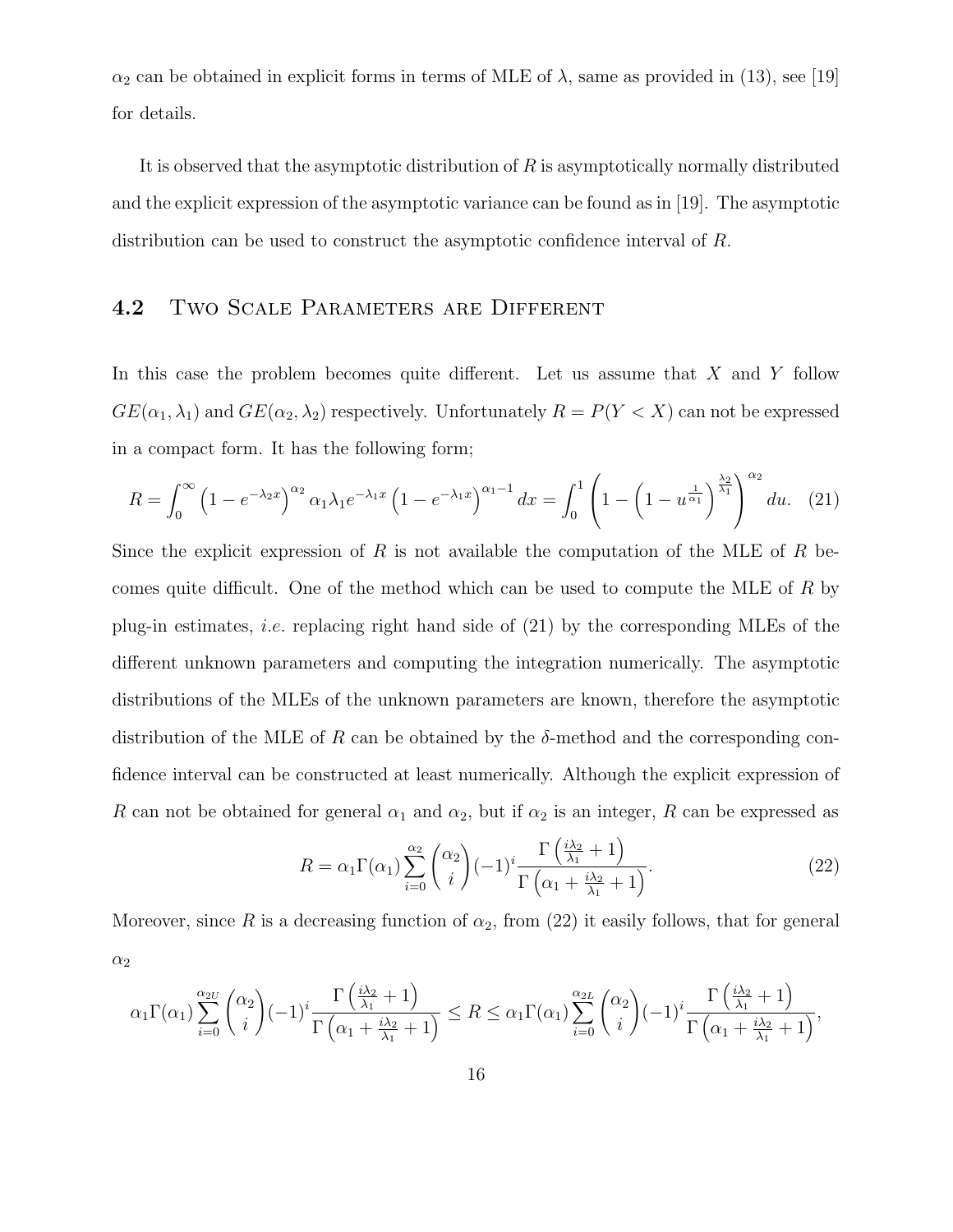where  $\alpha_{2U}(\alpha_{2L})$  is the smallest (largest) integer greater (smaller) than  $\alpha_2$ . If  $\alpha_1$  is an integer then also similar bounds can be obtained by considering  $1 - R$  instead of R.

## 5 Closeness with Other Distributions

The generalized exponential distribution was originally introduced as an alternative to the gamma and Weibull distributions. In fact it has been observed that in many situations, the generalized exponential distribution can be used quite effectively in analyzing positive data in place of gamma, Weibull or log-normal distributions.

#### 5.1 Closeness

In a series of papers [13, 14, 15, 21] the authors studied the closeness of the generalized exponential distribution with Weibull, gamma and log-normal distributions. It is observed that for certain ranges of the shape parameters the distance between the generalized exponential distribution and the other three distributions can be very small, see for example Fig 1 of [21]. It raises two important questions; (a) for a given data set which distribution is preferable? (b) what is the minimum sample size needed to discriminate between the two fitted distribution functions?

The first problem is a classical problem in the statistical data analysis. Cox [3] has first proposed the likelihood ratio test to discriminate between two distribution functions and since then a significant amount of research has been done to discriminate between two specific distribution functions. Unfortunately, a general theory is very difficult to establish, therefore, specific test needs to be constructed for any two particular distribution functions. It is observed that the likelihood ratio test statistics for testing between GE and other distribution functions are asymptotically normal and the details are available in [13, 15, 21]. Using the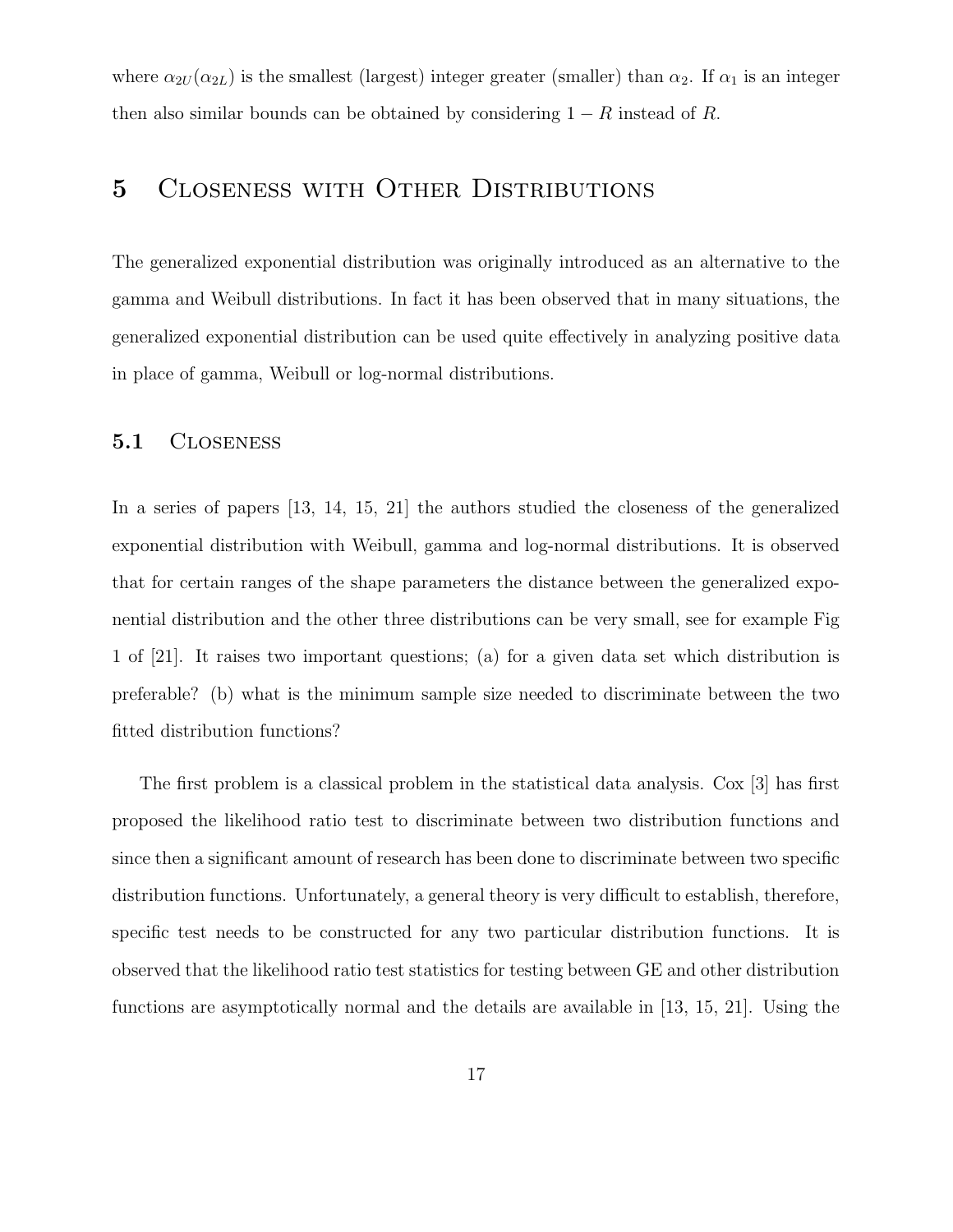asymptotic distributions, the asymptotic critical regions and the asymptotic powers can be easily obtained.

### 5.2 Sample Size

Now let us look at the second question about the minimum sample size needed to discriminate between the two fitted distribution functions. This is an important question because although asymptotically the two fitted distribution functions are always distinguishable, but for finite sample it may be difficult to discriminate between the two. Intuitively, it is clear that if the two distribution functions are very close, one needs a very large sample size to discriminate between the two. On the other hand if two distribution functions are quite different then one may not need very large sample size to discriminate between the two. Moreover, if two distribution functions are very close to each other, then one may not need to differentiate between the two from a practical point of view, see for details in [13]. Therefore, it is expected that the user will specify the tolerance limit in terms of the distance between the two distribution functions. The tolerance limit simply indicates that the user does not want to make the distinction between the two distribution functions if their distance is less than the tolerance limit. For the user specified tolerance limit the minimum sample required to discriminate between generalized exponential distribution and the other distributions have been provided in [13, 15, 21] for the given probability of correct selection.

### 5.3 GENERATING DATA

Since the distribution functions of the generalized exponential distribution and gamma or log-normal can be very close, this property can be exploited to generate gamma or normal random variables using the generalized exponential distribution. The gamma or normal distribution functions do not have explicit inverse functions, therefore, specific algorithms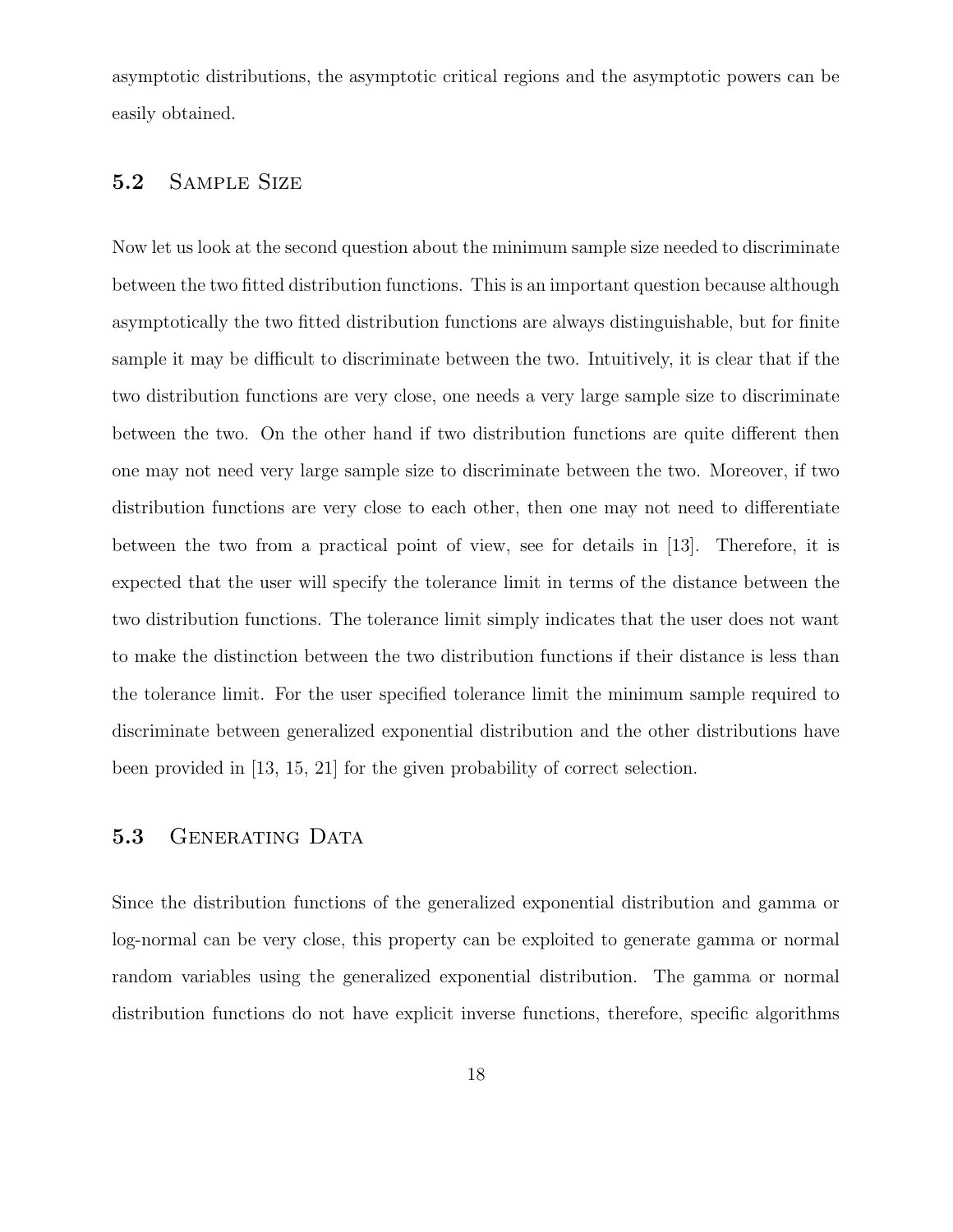are needed to generate gamma or normal random numbers. It is observed [14] that for the gamma distribution if the shape parameter is less than 2.5, then it can be generated quite effectively using generalized exponential distribution. The exact values of the corresponding shape and scale parameters of the generalized exponential distribution are available in [14].

In Fig. 1 of [21] it can be seen that the distribution functions of the  $GE(12.9,1)$  and lognormal distribution function with the shape and scale parameters as 0.3807482 and 2.9508672 respectively are indistinguishable. Therefore, log-normal distribution with the corresponding shape and scale parameters can be generated from the above generalized exponential distribution. In [22] normal random numbers have been generated using the generalized exponential distribution. Extensive simulations justified that this simple procedure is very effective for generating normal random number. Moreover, it is also observed that the standard normal distribution function can be approximated very well ( up to third digit) by the generalized exponential distribution function as follows:

$$
\Phi(z) \approx \left(1 - e^{-e^{1.0792510 + 0.3820198z}}\right)^{12.8}.\tag{23}
$$

Note that even simple hand calculator can be used to compute (23).

### 5.4 Comparison of Fisher Information

Very recently, the authors [16] compared in detail the Fisher information of the Weibull and generalized exponential distributions for both complete and censored samples. Interestingly, it is observed that even though the two distribution functions can be quite close, their Fisher information matrices can be quite different. The Fisher information matrices are compared using the determinants and traces and it is observed that for certain ranges of the shape parameter Weibull model has more Fisher information than the generalized exponential model and vice versa. The information losses due to truncation for the two models are critically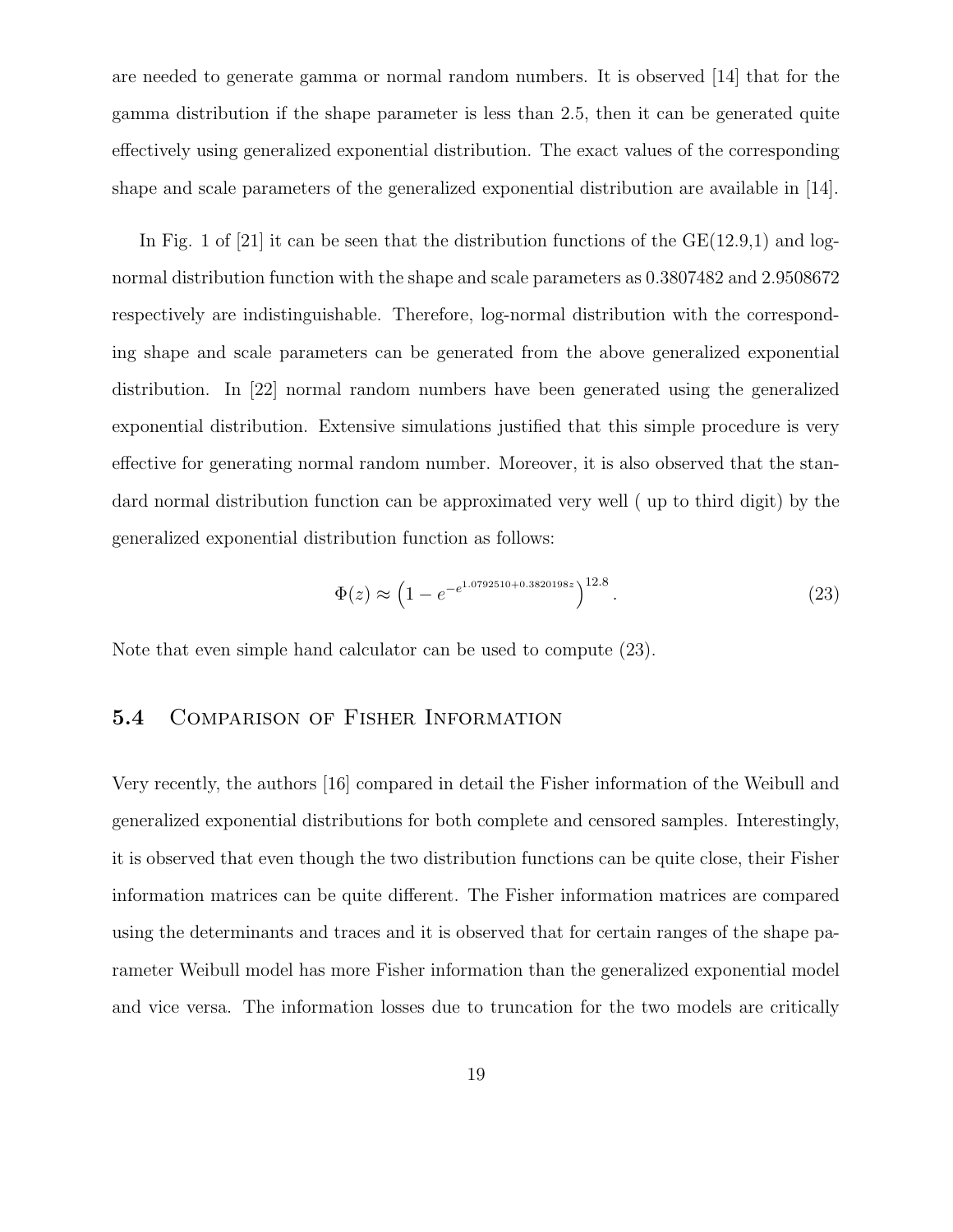examined theoretically as well as numerically. The authors compared the Fisher information at the different percentile points which was used for model discrimination purposes also.

## 6 Conclusions

In this article we provide an introduction of this relatively new generalized exponential distribution. Although this is a particular member of a more general exponentiated model, it is observed that this two-parameter model is quite flexible and can be used quite effectively in analyzing positive lifetime data in place of well known gamma, Weibull or log-normal model. Some of the salient features of the generalized exponential distributions are as follows. This particular distribution has several properties which are quite close to the gamma distribution. Although, gamma distribution enjoys several nice theoretical properties, due to its intractable distribution function it is quite difficult to use for data analysis purposes. In real life wherever gamma distribution has been used we believe that the generalized exponential distribution also can be used. Because of its tractable distribution function, it can be easily generated and if the data are censored this model can be used quite effectively. The different Fisher information matrices for censored samples are available in [12, 33], although not much development has taken place for censored data. Moreover, the introduction of location parameter is also possible, see [9], but not much work has been done regarding the three-parameter generalized exponential distribution, more work is needed along these directions.

## **ACKNOWLEDGMENTS**

The authors would like to thank the referees and the Guest editor Professor G. S. Mudholkar for carefully reading the paper and for their help in improving the paper.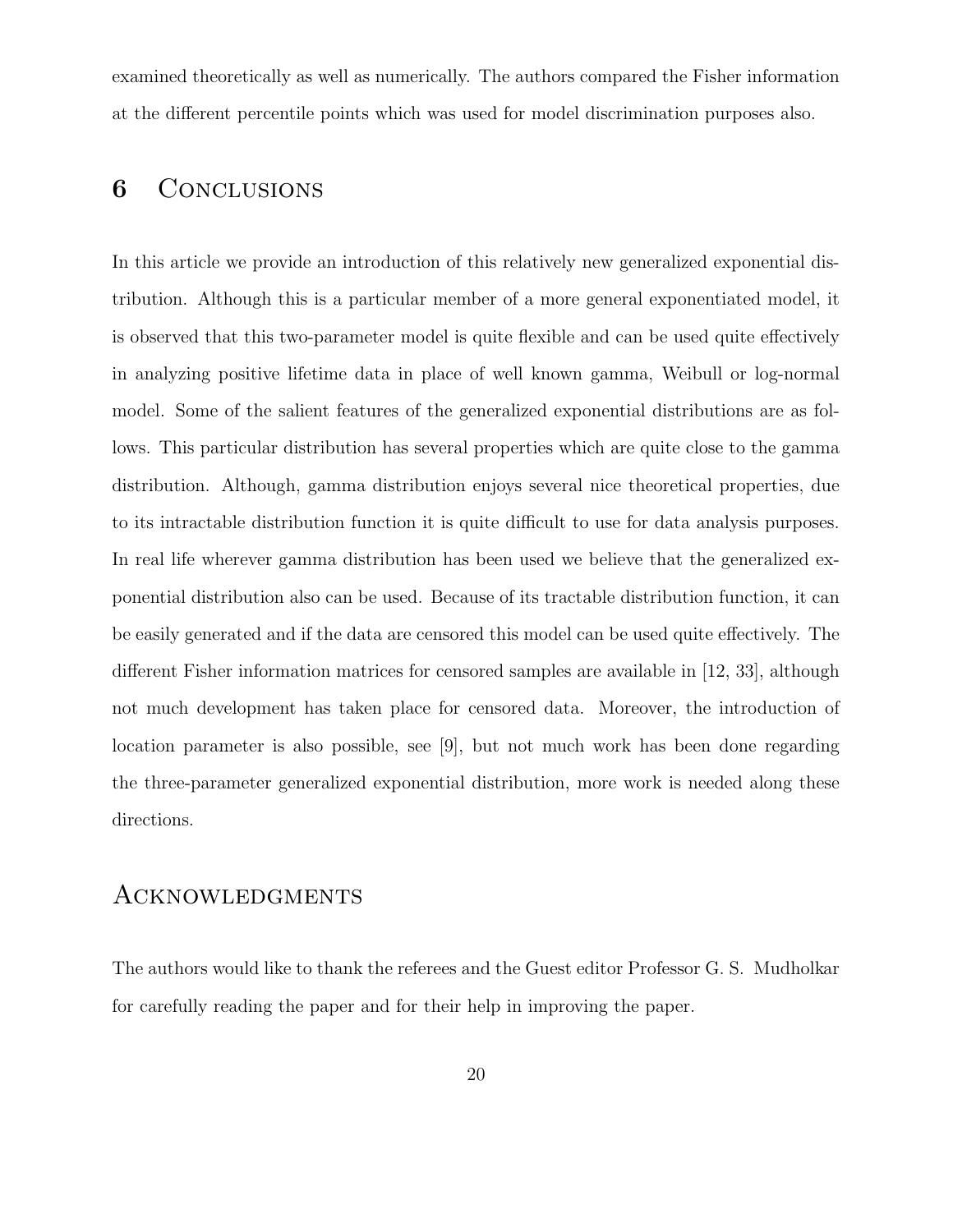## References

- [1] Ahuja, J. C. and Nash, S. W. (1967), "The generalized Gompertz-Verhulst family of distributions", Sankhya, Ser. A., vol. 29, 141 - 156.
- [2] Chandler, K. N. (1952), "The distribution and frequency of records", Journal of the Royal Statistical Society, Ser. B, vol. 14, 220 - 228.
- [3] Cox, D. R (1961), "Tests of separate families of hypotheses", Proceedings of the Fourth Berkeley Symposium in Mathematical Statistics and Probability, University of California Press, 105 -123.
- [4] Efron, B. and Johnstone, I. (1990), "Fisher information in terms of the hazard rate", Annals of Statistics, vol. 18, 38 - 62.
- [5] Galton, F. (1889), Natural Inheritance, MacMillan, London.
- [6] Gompertz, B. (1825), "On the nature of the function expressive of the law of human mortality, and on a new mode of determining the value of life contingencies", Philosophical Transactions of the Royal Society London, vol. 115, 513 - 585.
- [7] Gupta, R. C., Gupta, P. L. and Gupta, R. D. (1998), "Modeling failure time data by Lehmann alternatives", Communications in Statistics - Theorey and Methods, vol. 27, 887 - 904.
- [8] Gupta, R. D., Gupta, R. C. and Sankaran, P. G. (2004), "Some characterization results based on the (reversed) hazard rate function", *Communications in Statistics* - Theory and Methods, vol. 33, no. 12, 3009 - 3031.
- [9] Gupta, R. D. and Kundu, D. (1999). "Generalized exponential distributions", Australian and New Zealand Journal of Statistics, vol. 41, 173 - 188.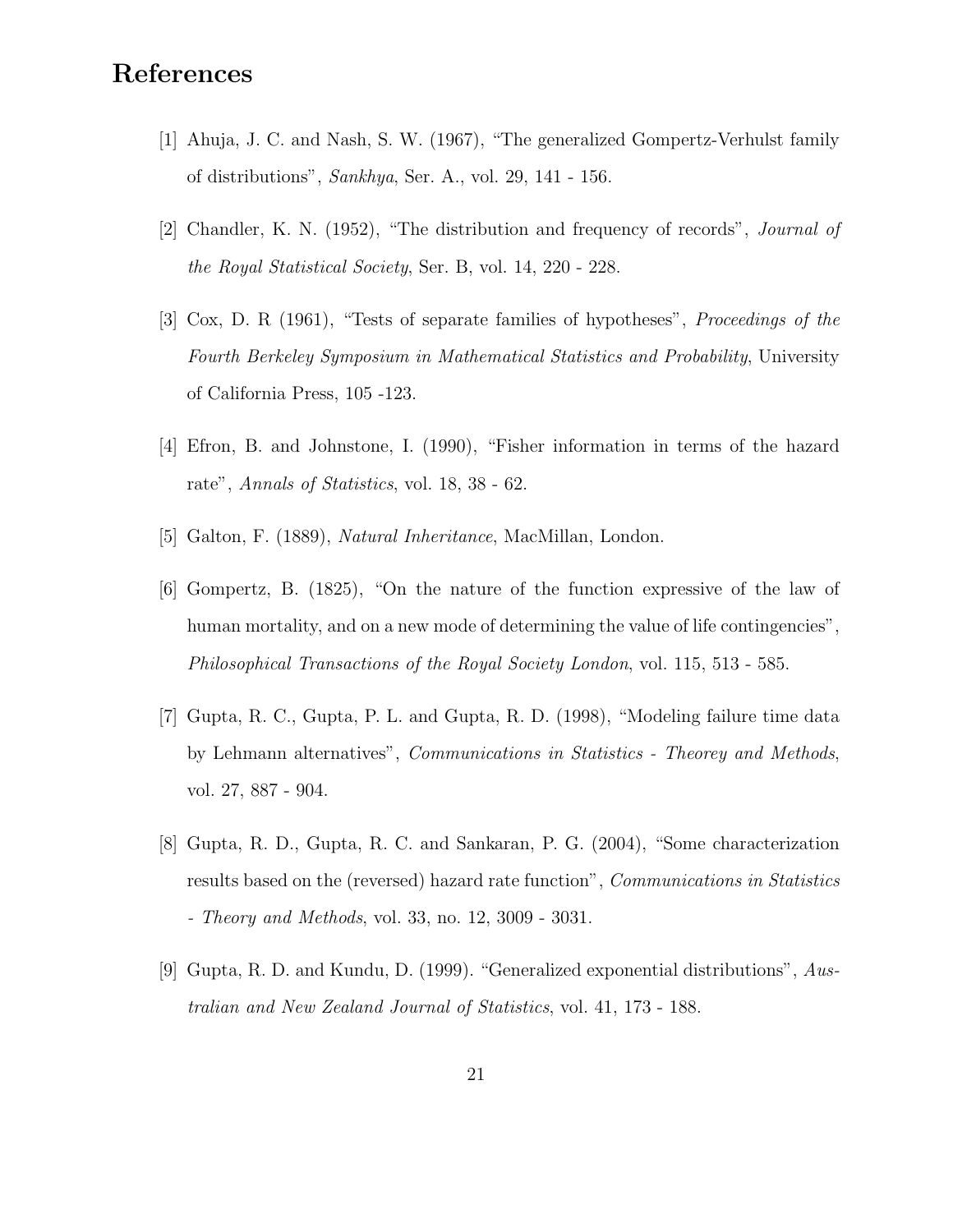- [10] Gupta, R. D. and Kundu, D. (2001a), "Exponentiated exponential family; an alternative to gamma and Weibull", Biometrical Journal, vol. 43, 117 - 130.
- [11] Gupta, R. D. and Kundu, D. (2001b), "Generalized exponential distributions: different methods of estimation", Journal of Statistical Computation and Simulation. vol. 69, 315 - 338.
- [12] Gupta, R. D. and Kundu, D. (2002), "Generalized exponential distributions: statistical inferences", Journal of Statistical Theory and Applications, vol. 1, 101 - 118.
- [13] Gupta, R. D. and Kundu, D. (2003a), "Discriminating between the Weibull and the GE distributions", Computational Statistics and Data Analysis, vol. 43, 179 - 196.
- [14] Gupta, R. D. and Kundu, D. (2003b), "Closeness of gamma and generalized exponential distribution", *Communications in Statistics - Theory and Methods*, vol. 32, no. 4, 705-721.
- [15] Gupta, R. D. and Kundu, D. (2004), "Discriminating between gamma and generalized exponential distributions", Journal of Statistical Computation and Simulation, vol. 74, no. 2, 107-121.
- [16] Gupta, R. D. and Kundu, D. (2005), "Comparison of the Fisher information between the Weibull and generalized exponential distribution", (to appear in the Journal of Statistical Planning and Inference)
- [17] Hosking, J.R.M. (1990), "L-moment: analysis and estimation of distributions using linear combinations of order statistics", Journal of the Royal Statistical Society, Ser B, vol. 52, no. 1, 105-124.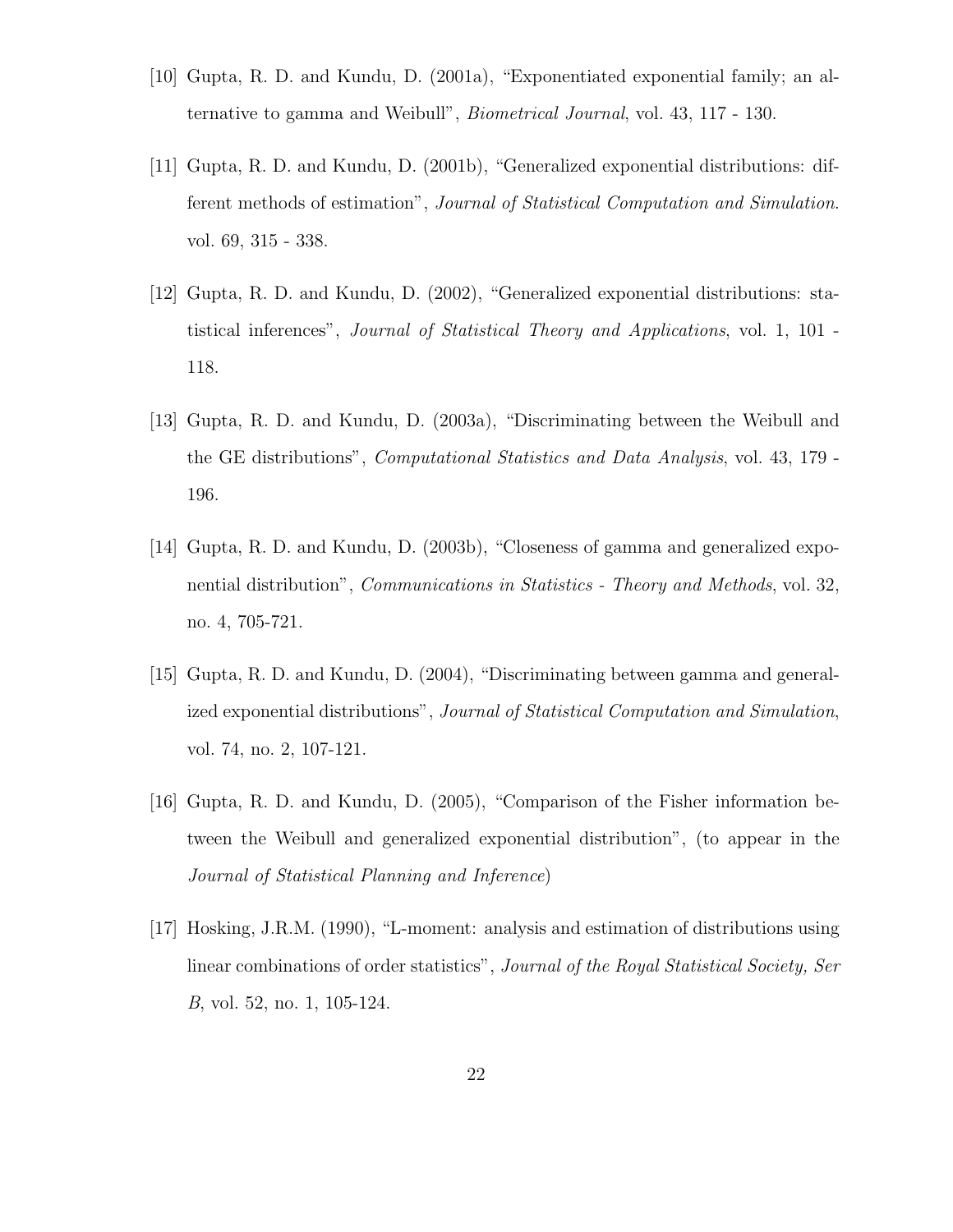- [18] Kotz, S., Lumelskii, Y. and Pensky, M. (2003), The Stress-Strength Model and its Generalizations - Theory and Applications, World Scientific, New York.
- [19] Kundu, D. and Gupta, R. D. (2005), "Estimation of  $P(Y < X)$  for generalized exponential distribution", Metrika, vol. 61, 291 - 308.
- [20] Kundu, D. and Gupta, R D. (2005), "Bayesian estimation for the generalized exponential distribution", submitted.
- [21] Kundu, D., Gupta, R D. and Manglick, A. (2005),"Discriminating between the lognormal and generalized exponential distribution", Journal of the Statistical Planning and Inference, vol. 127, 213 - 227.
- [22] Kundu, D., Gupta, R D. and Manglick, A. (2005), "A convenient way of generating normal random variables using generalized exponential distribution", (to appear in the Journal of the Modern Applied Statistical Methods).
- [23] Lindley, D. V. (1980), "Approximate Bayesian method", Trabajos de Estadistica, vol. 31, 223 - 237.
- [24] MacGillivray, H.L. (1986), "Skewness and asymmetry: measures and orderings", Annals of Statistics, vol. 14, 994 - 1011.
- [25] Mudholkar, G. S. and Srivastava, D. K. (1993), "Exponentiated Weibull family for analyzing bathtub failure data", IEEE Transactions on Reliability, vol. 42, 299 - 302.
- [26] Nanda, A. K. and Gupta, R. D. (2001), "Some properties of reversed hazard function", Statistical Methods, vol 3, 108 - 124.